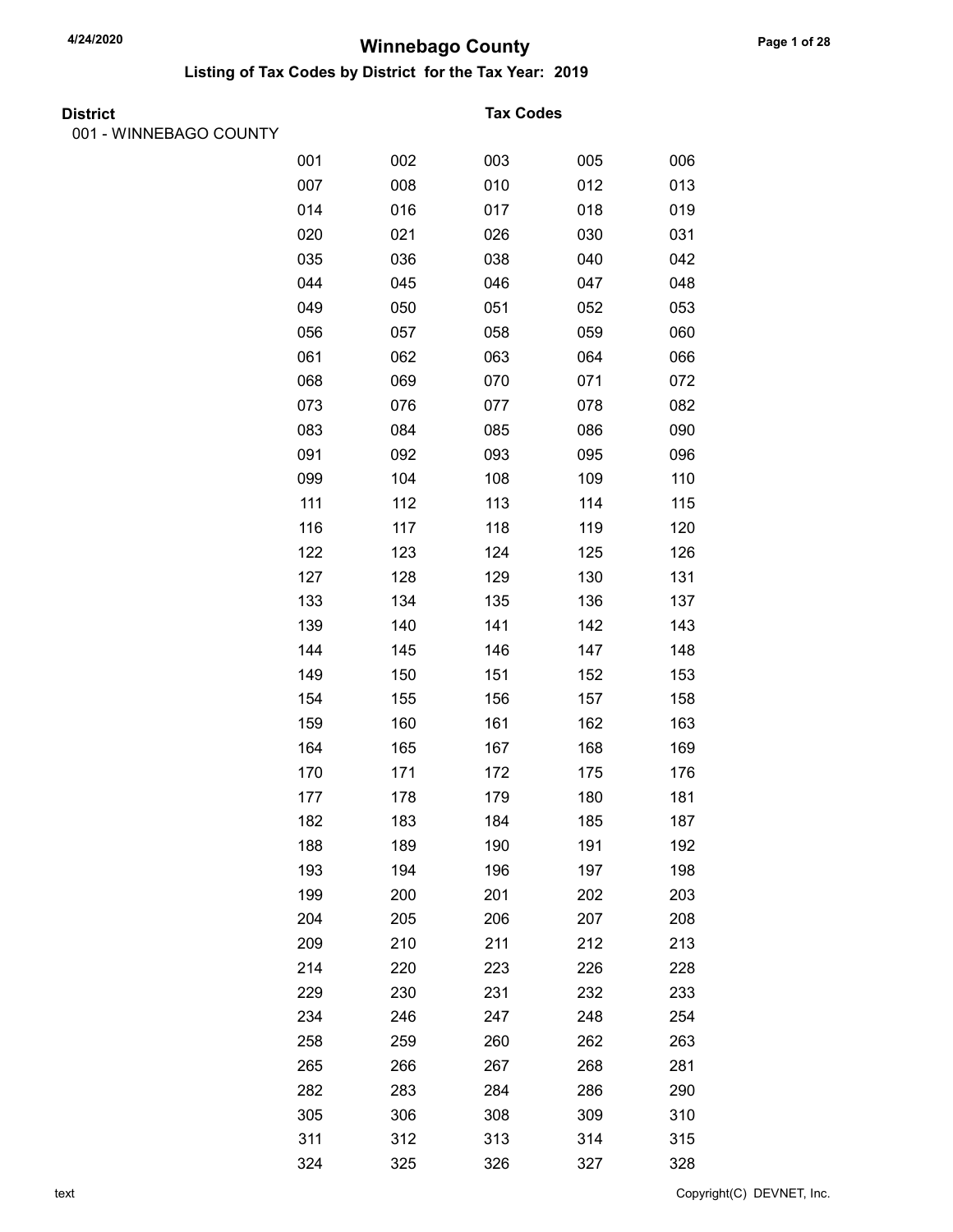Listing of Tax Codes by District for the Tax Year: 2019

**District** 

|     |     | <b>Tax Codes</b> |     |     |
|-----|-----|------------------|-----|-----|
| 329 | 343 | 347              | 348 | 351 |
| 358 | 359 | 360              | 361 | 362 |
| 363 | 364 | 365              | 366 | 367 |
| 368 | 369 | 370              | 372 | 373 |
| 374 | 378 | 379              | 380 | 381 |
| 382 | 383 | 385              | 386 | 391 |
| 392 | 393 | 394              | 396 | 397 |
| 400 | 401 | 402              | 403 | 404 |
| 405 | 406 | 407              | 408 | 409 |
| 410 | 411 | 412              | 413 | 414 |
| 416 | 417 | 418              | 419 | 420 |
| 421 | 422 | 423              | 424 | 425 |
| 426 | 427 | 428              | 429 | 430 |
| 431 | 432 | 433              | 434 | 435 |
| 438 | 439 | 440              | 441 | 442 |
| 443 | 444 | 447              | 448 | 450 |
| 451 | 452 | 453              | 454 | 455 |
| 456 | 457 | 458              | 459 | 460 |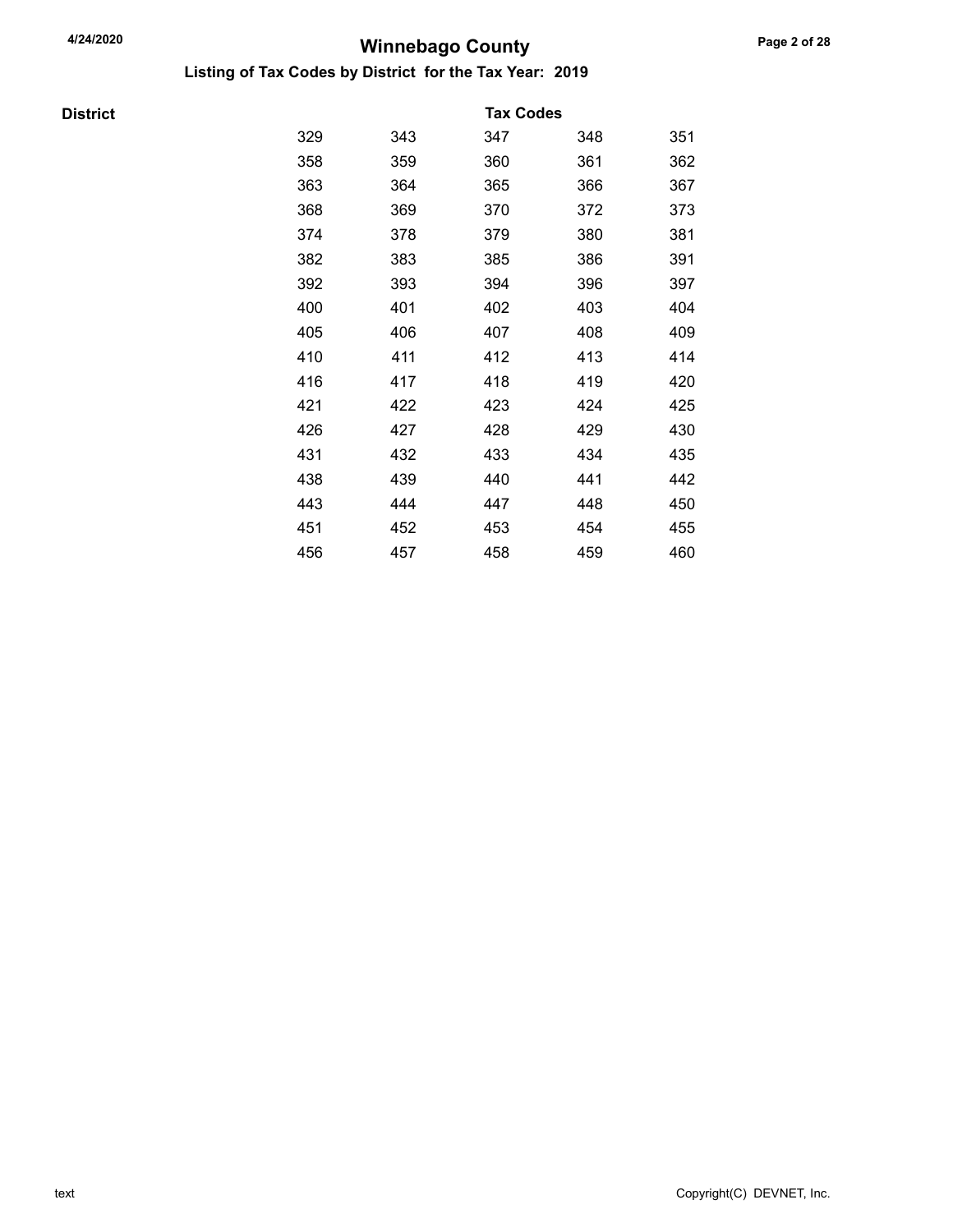Listing of Tax Codes by District for the Tax Year: 2019

002 - FOREST PRESERVE

#### **Tax Codes**

| \LVIII\LVLI\VL |     |     |     |     |     |
|----------------|-----|-----|-----|-----|-----|
|                | 001 | 002 | 003 | 005 | 006 |
|                | 007 | 008 | 010 | 012 | 013 |
|                | 014 | 016 | 017 | 018 | 019 |
|                | 020 | 021 | 026 | 030 | 031 |
|                | 035 | 036 | 038 | 040 | 042 |
|                | 044 | 045 | 046 | 047 | 048 |
|                | 049 | 050 | 051 | 052 | 053 |
|                | 056 | 057 | 058 | 059 | 060 |
|                | 061 | 062 | 063 | 064 | 066 |
|                | 068 | 069 | 070 | 071 | 072 |
|                | 073 | 076 | 077 | 078 | 082 |
|                | 083 | 084 | 085 | 086 | 090 |
|                | 091 | 092 | 093 | 095 | 096 |
|                | 099 | 104 | 108 | 109 | 110 |
|                | 111 | 112 | 113 | 114 | 115 |
|                | 116 | 117 | 118 | 119 | 120 |
|                | 122 | 123 | 124 | 125 | 126 |
|                | 127 | 128 | 129 | 130 | 131 |
|                | 133 | 134 | 135 | 136 | 137 |
|                | 139 | 140 | 141 | 142 | 143 |
|                | 144 | 145 | 146 | 147 | 148 |
|                | 149 | 150 | 151 | 152 | 153 |
|                | 154 | 155 | 156 | 157 | 158 |
|                | 159 | 160 | 161 | 162 | 163 |
|                | 164 | 165 | 167 | 168 | 169 |
|                | 170 | 171 | 172 | 175 | 176 |
|                | 177 | 178 | 179 | 180 | 181 |
|                | 182 | 183 | 184 | 185 | 187 |
|                | 188 | 189 | 190 | 191 | 192 |
|                | 193 | 194 | 196 | 197 | 198 |
|                | 199 | 200 | 201 | 202 | 203 |
|                | 204 | 205 | 206 | 207 | 208 |
|                | 209 | 210 | 211 | 212 | 213 |
|                | 214 | 220 | 223 | 226 | 228 |
|                | 229 | 230 | 231 | 232 | 233 |
|                | 234 | 246 | 247 | 248 | 254 |
|                | 258 | 259 | 260 | 262 | 263 |
|                | 265 | 266 | 267 | 268 | 281 |
|                | 282 | 283 | 284 | 286 | 290 |
|                | 305 | 306 | 308 | 309 | 310 |
|                | 311 | 312 | 313 | 314 | 315 |
|                | 324 | 325 | 326 | 327 | 328 |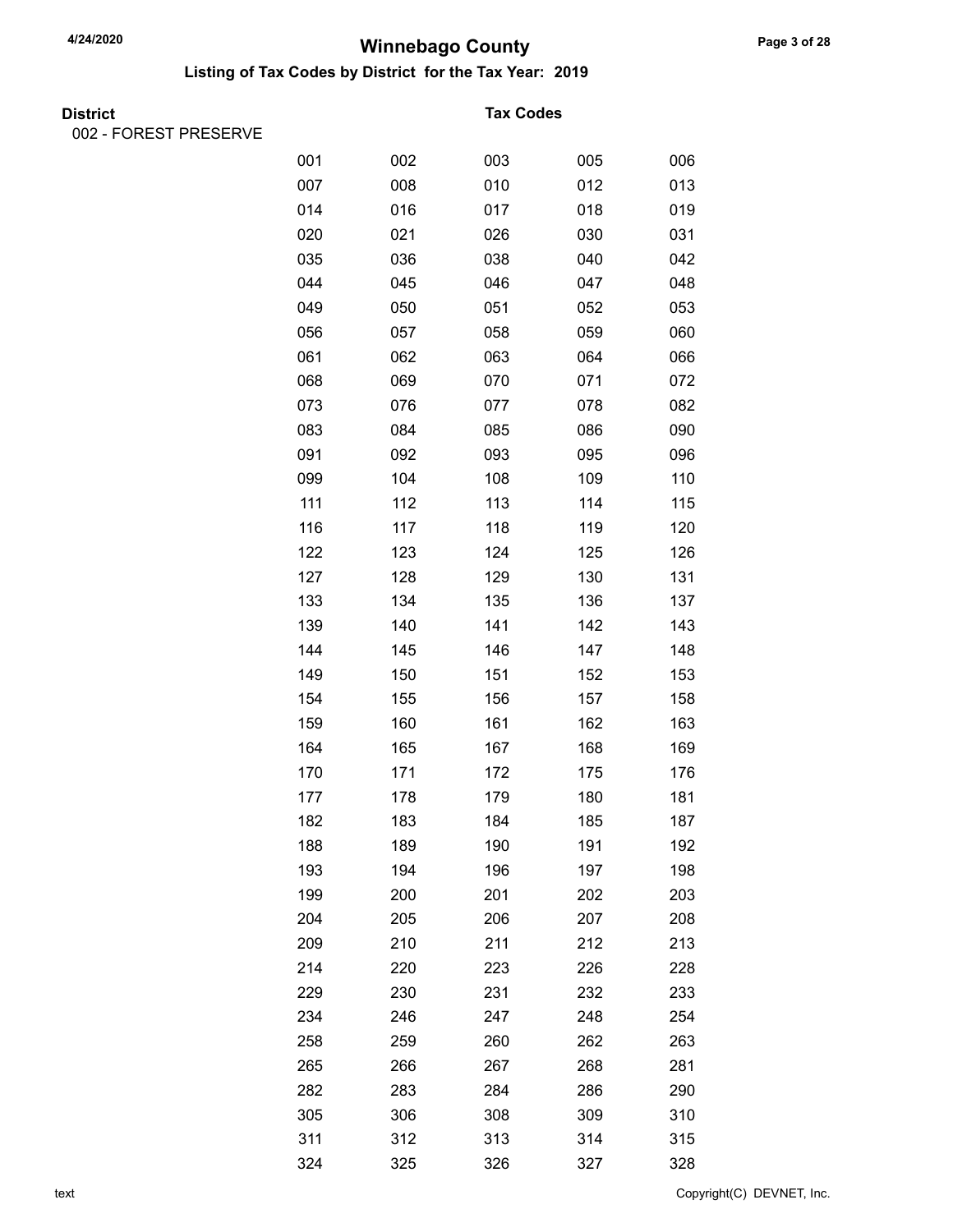| <b>District</b>              |     |     | <b>Tax Codes</b> |     |     |
|------------------------------|-----|-----|------------------|-----|-----|
|                              | 329 | 343 | 347              | 348 | 351 |
|                              | 358 | 359 | 360              | 361 | 362 |
|                              | 363 | 364 | 365              | 366 | 367 |
|                              | 368 | 369 | 370              | 372 | 373 |
|                              | 374 | 378 | 379              | 380 | 381 |
|                              | 382 | 383 | 385              | 386 | 391 |
|                              | 392 | 393 | 394              | 396 | 397 |
|                              | 400 | 401 | 402              | 403 | 404 |
|                              | 405 | 406 | 407              | 408 | 409 |
|                              | 410 | 411 | 412              | 413 | 414 |
|                              | 416 | 417 | 418              | 419 | 420 |
|                              | 421 | 422 | 423              | 424 | 425 |
|                              | 426 | 427 | 428              | 429 | 430 |
|                              | 431 | 432 | 433              | 434 | 435 |
|                              | 438 | 439 | 440              | 441 | 442 |
|                              | 443 | 444 | 447              | 448 | 450 |
|                              | 451 | 452 | 453              | 454 | 455 |
|                              | 456 | 457 | 458              | 459 | 460 |
| 003 - BURRITT TOWNSHIP       |     |     |                  |     |     |
|                              | 254 | 258 | 259              | 260 | 262 |
|                              | 263 | 265 | 266              | 267 | 268 |
| 004 - CHERRY VALLEY TOWNSHIP |     |     |                  |     |     |
|                              | 110 | 111 | 112              | 113 | 114 |
|                              | 115 | 116 | 119              | 120 | 122 |
|                              | 124 | 125 | 127              | 128 | 129 |
|                              | 343 | 366 | 367              | 383 | 386 |
|                              | 396 | 440 |                  |     |     |
| 005 - DURAND TOWNSHIP        |     |     |                  |     |     |
|                              | 228 | 229 | 230              | 231 | 232 |
|                              | 233 | 234 |                  |     |     |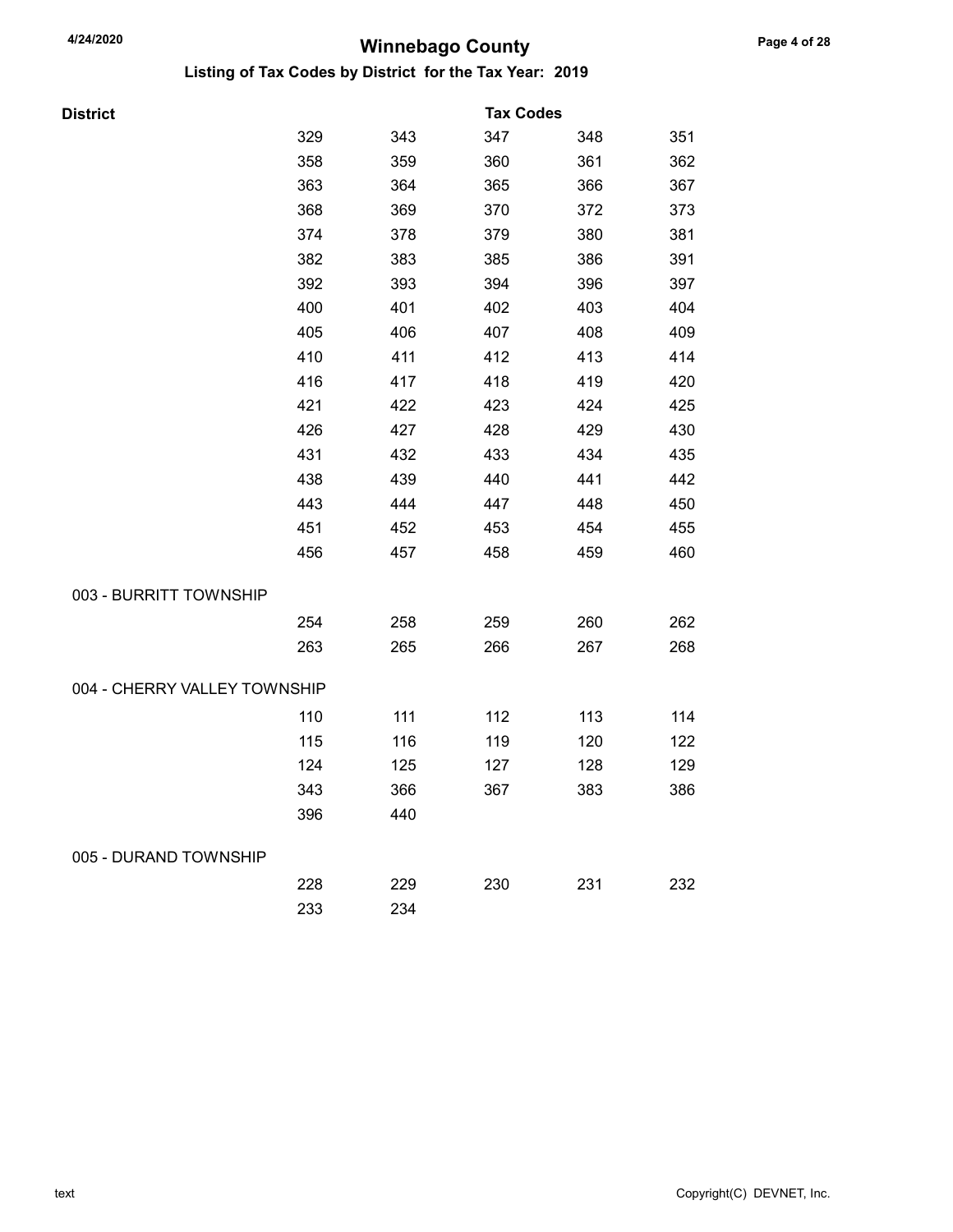| <b>District</b>           |     |     | <b>Tax Codes</b> |     |     |
|---------------------------|-----|-----|------------------|-----|-----|
| 006 - HARLEM TOWNSHIP     |     |     |                  |     |     |
|                           | 006 | 007 | 012              | 019 | 020 |
|                           | 026 | 042 | 045              | 049 | 078 |
|                           | 108 | 109 | 118              | 130 | 133 |
|                           | 134 | 135 | 136              | 137 | 139 |
|                           | 140 | 141 | 142              | 143 | 144 |
|                           | 145 | 147 | 149              | 151 | 152 |
|                           | 153 | 158 | 159              | 160 | 163 |
|                           | 164 | 194 | 208              | 413 | 414 |
|                           | 416 | 427 | 428              | 429 | 430 |
|                           | 431 | 432 | 433              | 434 | 435 |
|                           | 442 | 443 | 444              | 454 |     |
| 007 - HARRISON TOWNSHIP   |     |     |                  |     |     |
|                           | 246 | 247 | 248              |     |     |
| 008 - LAONA TOWNSHIP      |     |     |                  |     |     |
|                           | 212 | 220 |                  |     |     |
| 009 - OWEN TOWNSHIP       |     |     |                  |     |     |
|                           | 046 | 146 | 148              | 150 | 154 |
|                           | 155 | 156 | 157              | 161 | 162 |
|                           | 165 | 167 | 168              | 169 | 170 |
|                           | 171 | 172 | 200              | 358 | 359 |
|                           | 360 | 361 | 362              | 363 | 364 |
|                           | 365 | 368 | 369              |     |     |
| 010 - PECATONICA TOWNSHIP |     |     |                  |     |     |
|                           | 281 | 282 | 283              | 284 | 286 |
|                           | 425 |     |                  |     |     |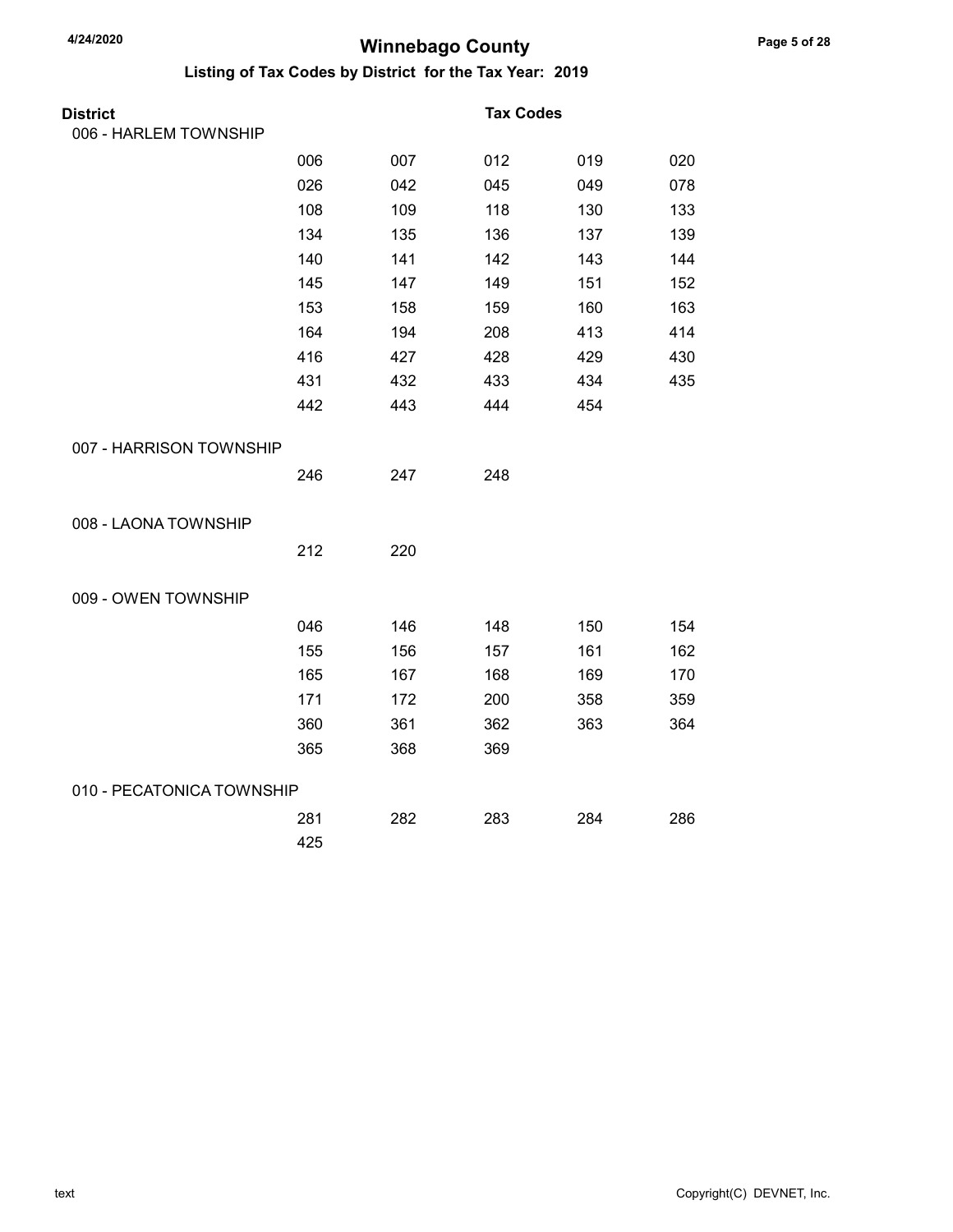| District                |     |     | <b>Tax Codes</b> |     |     |
|-------------------------|-----|-----|------------------|-----|-----|
| 011 - ROCKFORD TOWNSHIP |     |     |                  |     |     |
|                         | 001 | 002 | 003              | 005 | 008 |
|                         | 010 | 013 | 014              | 016 | 017 |
|                         | 018 | 021 | 030              | 031 | 035 |
|                         | 036 | 038 | 040              | 044 | 047 |
|                         | 048 | 050 | 051              | 052 | 053 |
|                         | 056 | 057 | 058              | 059 | 060 |
|                         | 061 | 062 | 063              | 064 | 066 |
|                         | 069 | 070 | 071              | 072 | 073 |
|                         | 076 | 077 | 082              | 083 | 084 |
|                         | 085 | 086 | 090              | 091 | 092 |
|                         | 093 | 095 | 096              | 099 | 104 |
|                         | 117 | 123 | 126              | 131 | 223 |
|                         | 226 | 351 | 370              | 372 | 373 |
|                         | 374 | 378 | 379              | 380 | 381 |
|                         | 382 | 385 | 391              | 392 | 393 |
|                         | 394 | 397 | 400              | 403 | 404 |
|                         | 405 | 406 | 407              | 408 | 409 |
|                         | 410 | 411 | 412              | 417 | 418 |
|                         | 419 | 421 | 422              | 423 | 424 |
|                         | 426 | 438 | 439              | 441 | 448 |
|                         | 450 | 451 | 452              | 453 | 455 |
|                         | 456 | 460 |                  |     |     |
| 012 - ROCKTON TOWNSHIP  |     |     |                  |     |     |
|                         | 190 | 191 | 193              | 197 | 201 |
|                         | 202 | 203 | 204              | 205 | 206 |
|                         | 290 | 348 | 401              | 402 | 420 |
|                         | 458 | 459 |                  |     |     |
| 013 - ROSCOE TOWNSHIP   |     |     |                  |     |     |
|                         | 068 | 175 | 176              | 177 | 178 |
|                         | 179 | 180 | 181              | 182 | 183 |
|                         | 184 | 185 | 187              | 188 | 189 |
|                         | 192 | 196 | 198              | 199 | 207 |
|                         | 209 | 347 | 447              | 457 |     |
| 014 - SEWARD TOWNSHIP   |     |     |                  |     |     |
|                         | 305 | 306 | 308              | 309 | 310 |
|                         | 311 | 312 | 313              | 314 |     |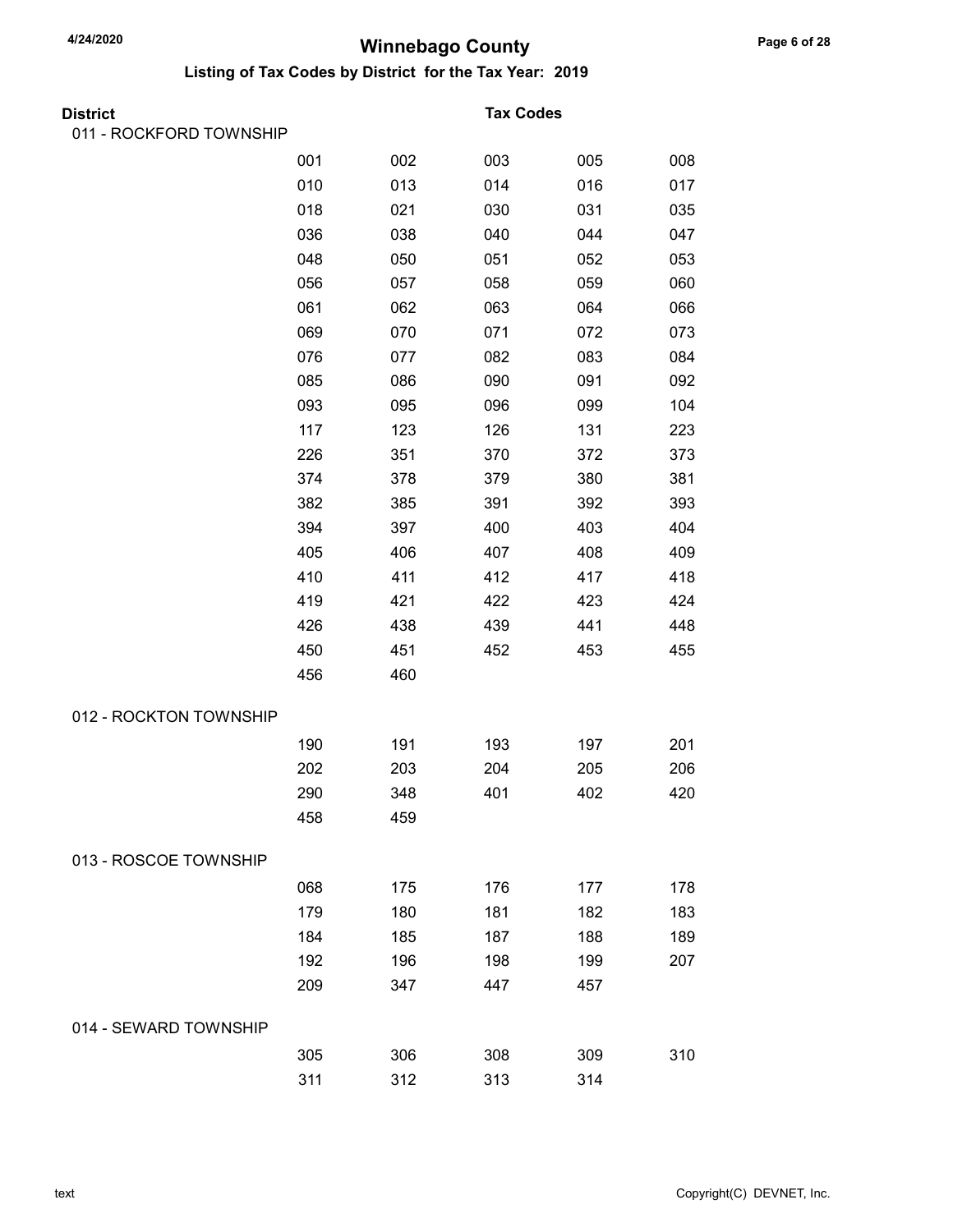### Listing of Tax Codes by District for the Tax Year: 2019

| <b>District</b>              |     |     | <b>Tax Codes</b> |     |     |
|------------------------------|-----|-----|------------------|-----|-----|
| 015 - SHIRLAND TOWNSHIP      |     |     |                  |     |     |
|                              | 210 | 211 | 213              | 214 |     |
| 016 - WINNEBAGO TOWNSHIP     |     |     |                  |     |     |
|                              | 315 | 324 | 325              | 326 | 327 |
|                              | 328 | 329 |                  |     |     |
| 017 - CHERRY VALLEY VILLAGE  |     |     |                  |     |     |
|                              | 072 | 119 | 120              | 124 | 125 |
|                              | 374 | 378 | 394              | 396 | 397 |
|                              | 439 | 440 | 452              |     |     |
| 018 - DURAND VILLAGE         |     |     |                  |     |     |
|                              | 228 | 229 | 233              |     |     |
| 019 - LOVES PARK CITY        |     |     |                  |     |     |
|                              | 002 | 006 | 007              | 008 | 012 |
|                              | 019 | 020 | 026              | 030 | 035 |
|                              | 044 | 045 | 070              | 076 | 077 |
|                              | 078 | 134 | 143              | 409 | 426 |
|                              | 427 | 428 | 442              | 443 | 444 |
|                              | 448 | 454 | 456              |     |     |
| 020 - MACHESNEY PARK VILLAGE |     |     |                  |     |     |
|                              | 108 | 109 | 118              | 133 | 137 |
|                              | 139 | 141 | 144              | 152 | 158 |
|                              | 168 | 183 | 358              | 359 | 365 |
|                              | 368 | 413 | 414              | 416 | 429 |
|                              | 430 | 433 | 435              |     |     |
| 021 - NEW MILFORD VILLAGE    |     |     |                  |     |     |
|                              | 370 | 372 | 373              | 379 | 380 |
|                              | 385 | 386 | 393              | 441 |     |
| 022 - PECATONICA VILLAGE     |     |     |                  |     |     |

286 425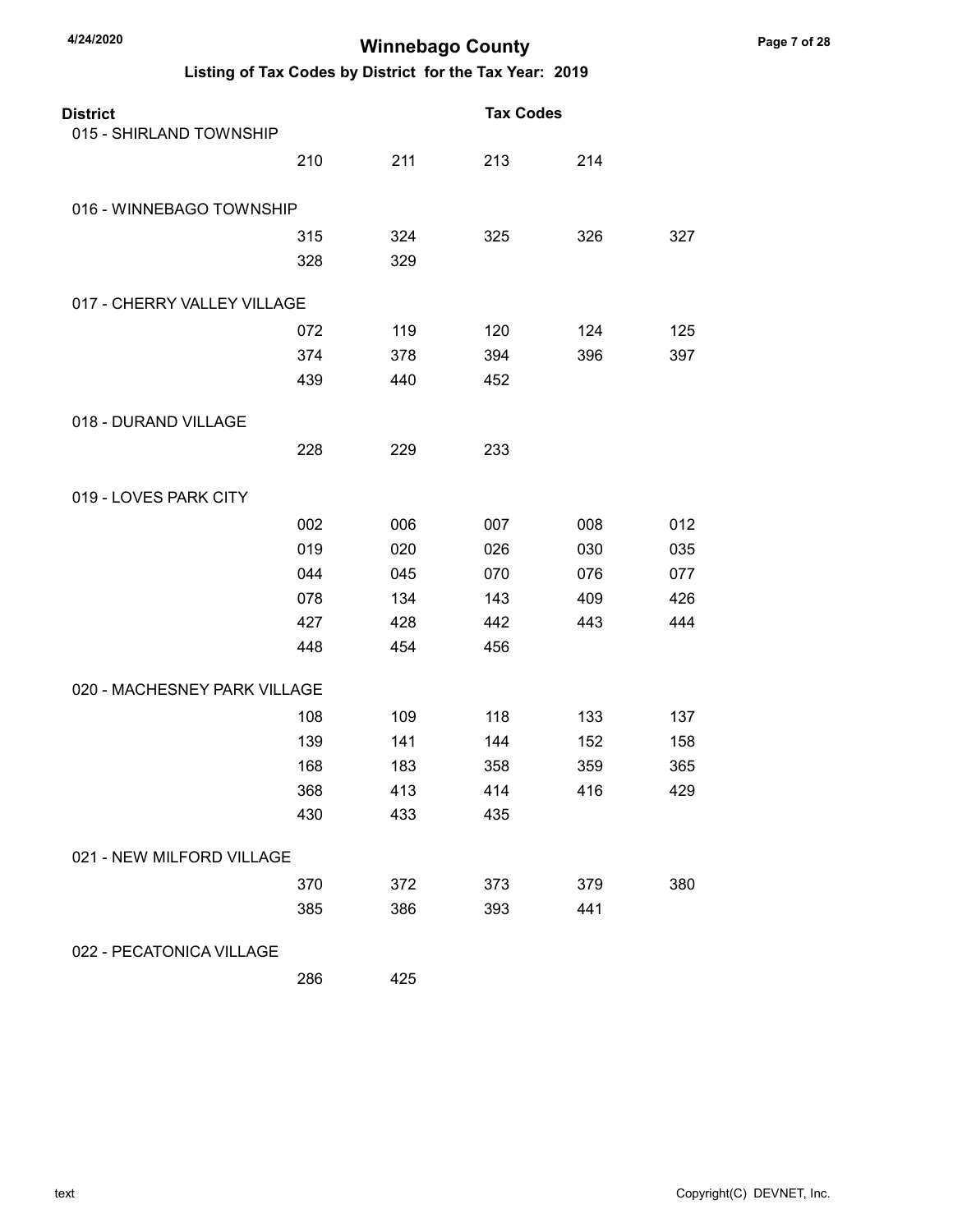| <b>District</b>          |     |     | <b>Tax Codes</b> |     |     |
|--------------------------|-----|-----|------------------|-----|-----|
| 023 - ROCKFORD CITY      |     |     |                  |     |     |
|                          | 001 | 014 | 021              | 036 | 038 |
|                          | 046 | 047 | 048              | 056 | 082 |
|                          | 085 | 086 | 112              | 116 | 117 |
|                          | 123 | 126 | 127              | 131 | 146 |
|                          | 154 | 157 | 172              | 223 | 226 |
|                          | 258 | 259 | 315              | 327 | 361 |
|                          | 381 | 382 | 383              | 391 | 392 |
|                          | 400 | 403 | 404              | 405 | 406 |
|                          | 407 | 408 | 410              | 411 | 412 |
|                          | 417 | 418 | 419              | 421 | 422 |
|                          | 423 | 424 | 450              | 451 | 453 |
|                          | 455 | 460 |                  |     |     |
| 024 - ROCKTON VILLAGE    |     |     |                  |     |     |
|                          | 197 | 198 | 199              | 204 | 401 |
|                          | 402 | 420 |                  |     |     |
| 025 - ROSCOE VILLAGE     |     |     |                  |     |     |
|                          | 049 | 068 | 130              | 149 | 185 |
|                          | 189 | 192 | 200              | 205 | 206 |
|                          | 207 | 209 | 447              |     |     |
| 026 - SOUTH BELOIT CITY  |     |     |                  |     |     |
|                          | 175 | 177 | 190              | 201 | 290 |
|                          | 347 | 348 | 457              | 458 | 459 |
| 027 - WINNEBAGO VILLAGE  |     |     |                  |     |     |
|                          | 325 | 328 |                  |     |     |
| 030 - BLACKHAWK FIRE     |     |     |                  |     |     |
|                          | 064 | 066 | 069              | 071 |     |
|                          |     |     |                  |     |     |
| 031 - CHERRY VALLEY FIRE |     |     |                  |     |     |
|                          | 003 | 005 | 017              | 018 | 072 |
|                          | 110 | 111 | 113              | 114 | 115 |
|                          | 119 | 120 | 122              | 124 | 125 |
|                          | 128 | 129 | 343              | 366 | 367 |
|                          | 374 | 378 | 386              | 396 | 397 |
|                          | 439 | 440 |                  |     |     |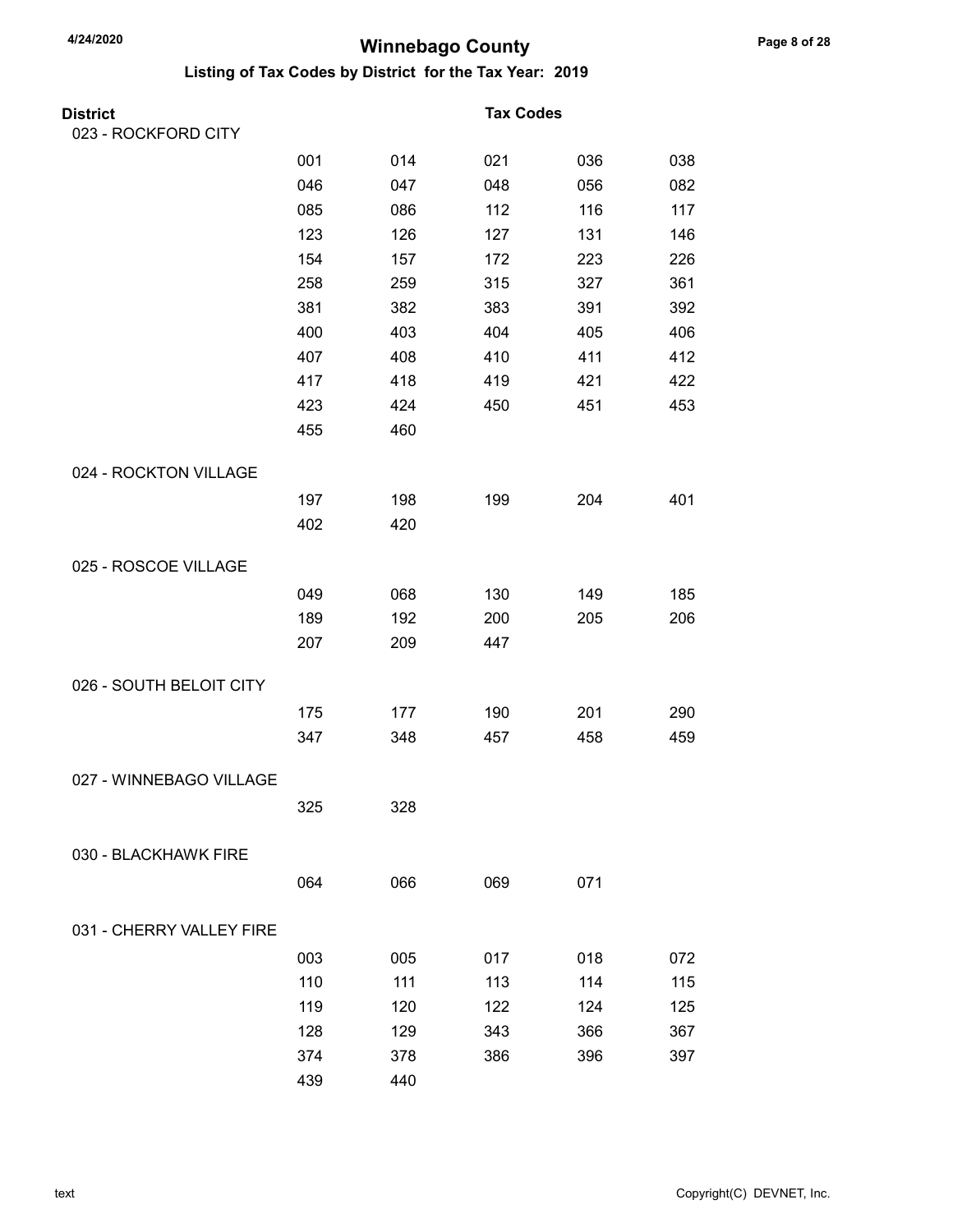| 4/24/2020                | <b>Winnebago County</b> |     |                                                         |     |     |
|--------------------------|-------------------------|-----|---------------------------------------------------------|-----|-----|
|                          |                         |     | Listing of Tax Codes by District for the Tax Year: 2019 |     |     |
| <b>District</b>          |                         |     | <b>Tax Codes</b>                                        |     |     |
| 033 - FIRE 1             |                         |     |                                                         |     |     |
|                          | 211                     | 212 | 214                                                     | 220 | 228 |
|                          | 229                     | 230 | 231                                                     | 232 | 233 |
|                          | 234                     | 246 | 247                                                     | 248 |     |
| 034 - GERMAN VALLEY FIRE |                         |     |                                                         |     |     |
|                          | 313                     |     |                                                         |     |     |
| 035 - HARLEM-ROSCOE FIRE |                         |     |                                                         |     |     |
|                          | 049                     | 068 | 108                                                     | 109 | 118 |
|                          | 130                     | 133 | 135                                                     | 136 | 137 |
|                          | 141                     | 149 | 151                                                     | 152 | 153 |
|                          | 163                     | 179 | 180                                                     | 181 | 182 |
|                          | 183                     | 184 | 185                                                     | 187 | 188 |
|                          | 189                     | 192 | 196                                                     | 198 | 199 |
|                          | 207                     | 208 | 209                                                     | 413 | 414 |
|                          | 429                     | 430 | 431                                                     | 432 | 433 |
|                          | 434                     | 435 | 447                                                     |     |     |
| 036 - NEW MILFORD FIRE   |                         |     |                                                         |     |     |
|                          | 053                     | 092 | 093                                                     | 095 | 096 |
|                          | 099                     | 351 | 370                                                     | 372 | 373 |
|                          | 379                     | 380 | 385                                                     | 393 | 394 |
|                          | 438                     | 441 | 452                                                     |     |     |
| 037 - NORTH PARK FIRE    |                         |     |                                                         |     |     |
|                          | 010                     | 013 | 031                                                     | 040 | 042 |
|                          | 061                     | 139 | 140                                                     | 142 | 144 |
|                          | 145                     | 147 | 158                                                     | 159 | 160 |
|                          | 164                     | 194 | 416                                                     |     |     |
| 038 - NORTHWEST FIRE     |                         |     |                                                         |     |     |
|                          | 050                     | 051 | 052                                                     | 148 | 150 |
|                          | 156                     | 161 | 162                                                     | 167 | 169 |
|                          | 170                     | 171 | 358                                                     | 359 | 360 |
|                          | 362                     | 363 | 365                                                     | 368 | 369 |
| 039 - PECATONICA FIRE    |                         |     |                                                         |     |     |
|                          | 263                     | 267 | 268                                                     | 281 | 282 |
|                          | 286                     | 305 | 308                                                     | 309 | 310 |
|                          | 312                     | 314 | 425                                                     |     |     |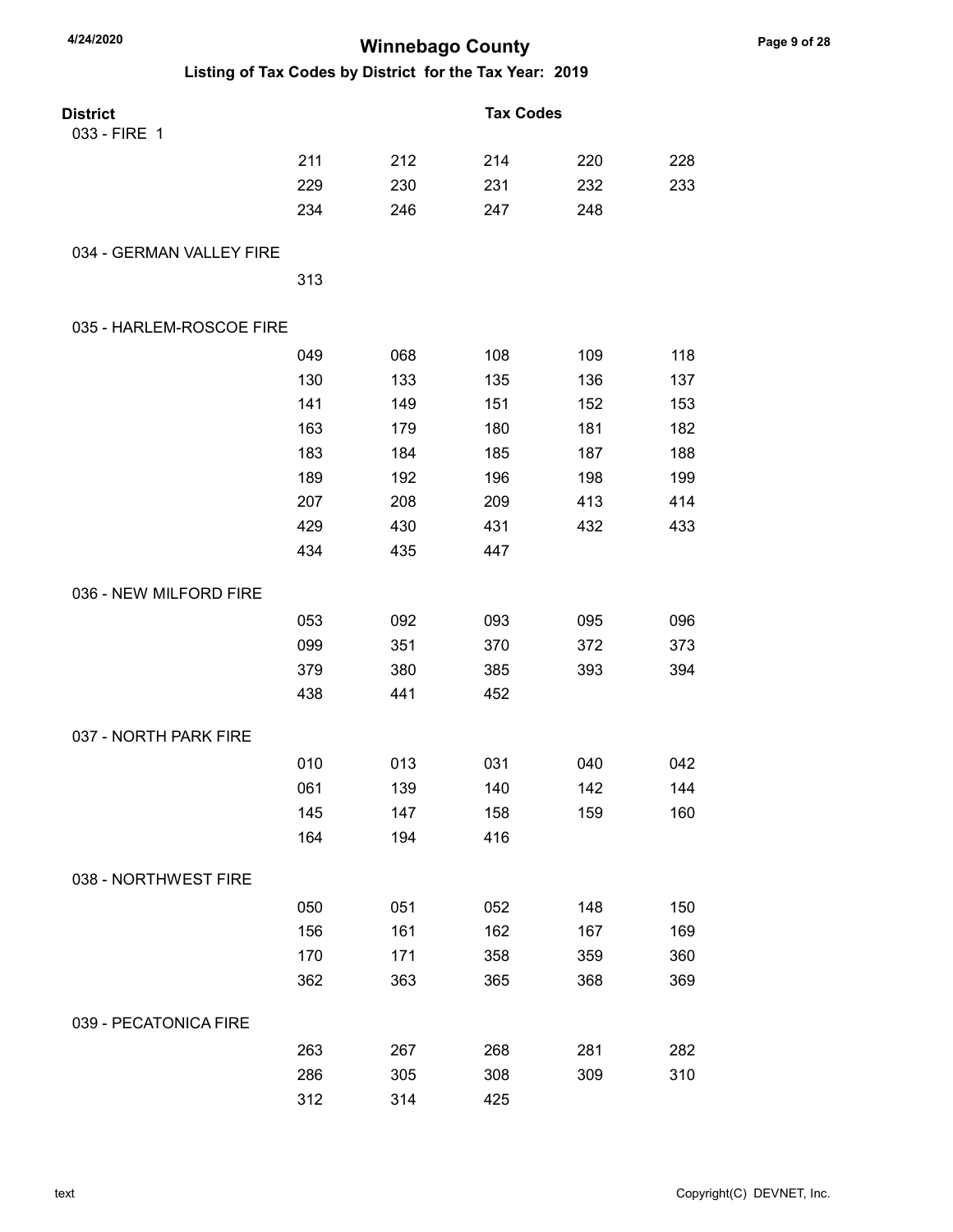| <b>District</b><br>040 - ROCK RIVER FIRE |     |     | <b>Tax Codes</b> |     |     |
|------------------------------------------|-----|-----|------------------|-----|-----|
|                                          | 084 | 104 |                  |     |     |
| 041 - ROCKTON FIRE                       |     |     |                  |     |     |
|                                          | 155 | 165 | 168              | 191 | 193 |
|                                          | 197 | 200 | 202              | 203 | 204 |
|                                          | 205 | 206 | 210              | 213 | 364 |
|                                          | 401 | 402 | 420              |     |     |
| 042 - STILLMAN FIRE                      |     |     |                  |     |     |
|                                          | 090 | 091 |                  |     |     |
| 043 - WEST SUBURBAN FIRE                 |     |     |                  |     |     |
|                                          | 057 | 058 | 059              | 060 | 062 |
|                                          | 063 | 073 | 083              |     |     |
| 044 - W B S FIRE                         |     |     |                  |     |     |
|                                          | 254 | 260 | 262              | 265 | 266 |
|                                          | 283 | 284 | 306              | 311 | 324 |
|                                          | 325 | 326 | 328              | 329 |     |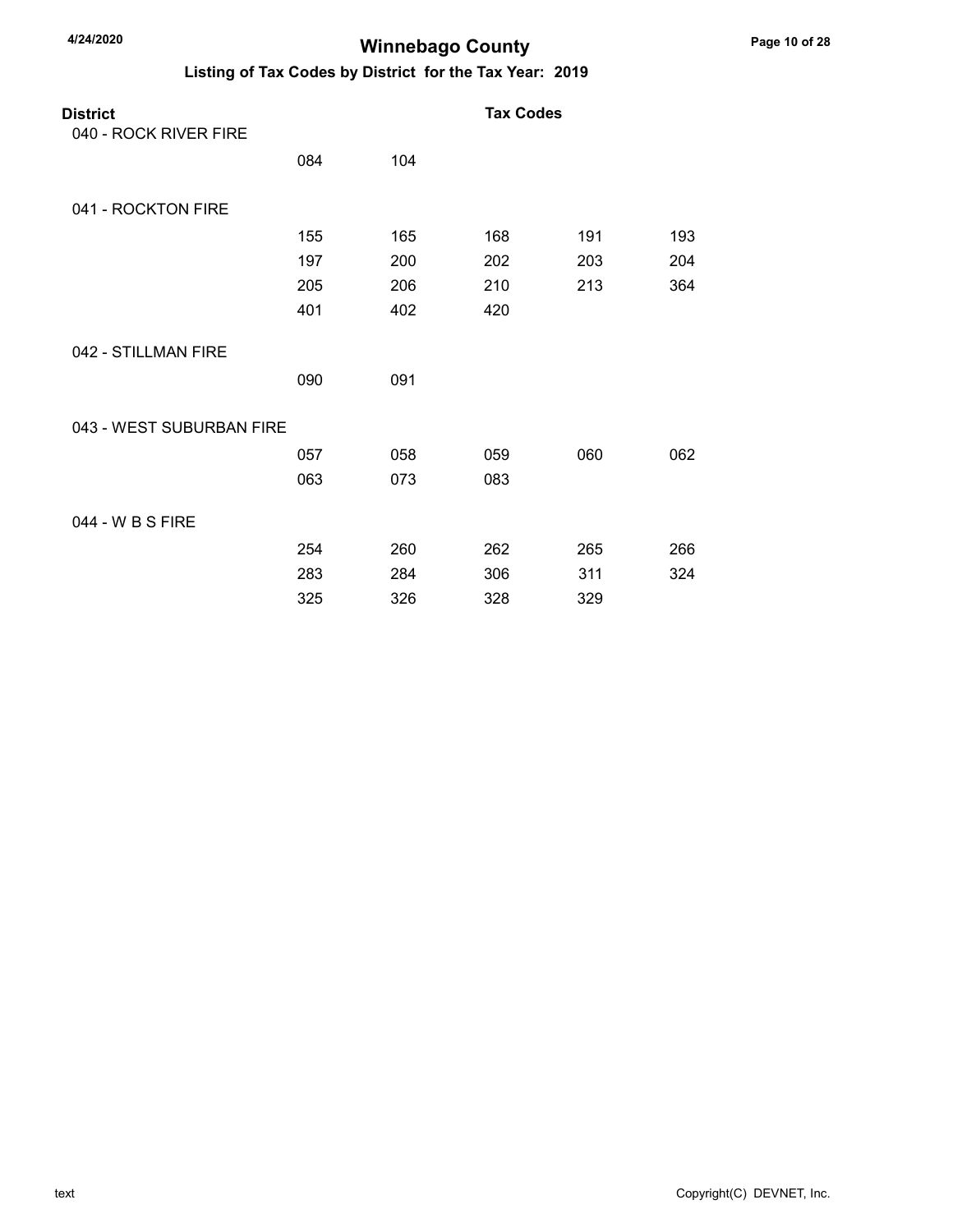| <b>District</b>               |     |     | <b>Tax Codes</b> |     |     |
|-------------------------------|-----|-----|------------------|-----|-----|
| 046 - ROCKFORD PARK DISTRICT  |     |     |                  |     |     |
|                               | 001 | 002 | 003              | 005 | 006 |
|                               | 007 | 008 | 010              | 013 | 014 |
|                               | 016 | 017 | 018              | 019 | 020 |
|                               | 021 | 026 | 030              | 031 | 035 |
|                               | 036 | 038 | 040              | 042 | 044 |
|                               | 046 | 047 | 048              | 050 | 051 |
|                               | 052 | 053 | 056              | 057 | 058 |
|                               | 059 | 060 | 061              | 062 | 063 |
|                               | 064 | 066 | 069              | 070 | 071 |
|                               | 073 | 076 | 077              | 078 | 082 |
|                               | 083 | 084 | 085              | 086 | 096 |
|                               | 099 | 104 | 113              | 117 | 124 |
|                               | 125 | 126 | 127              | 128 | 129 |
|                               | 142 | 146 | 147              | 150 | 151 |
|                               | 152 | 154 | 158              | 159 | 171 |
|                               | 172 | 223 | 226              | 343 | 370 |
|                               | 372 | 374 | 378              | 380 | 381 |
|                               | 382 | 383 | 385              | 386 | 391 |
|                               | 392 | 400 | 403              | 404 | 405 |
|                               | 406 | 407 | 408              | 409 | 410 |
|                               | 411 | 412 | 417              | 418 | 419 |
|                               | 421 | 422 | 423              | 424 | 426 |
|                               | 427 | 428 | 442              | 444 | 448 |
|                               | 450 | 451 | 453              | 454 | 455 |
|                               | 456 | 460 |                  |     |     |
| 047 - SUMNER PARK             |     |     |                  |     |     |
|                               | 281 | 282 | 283              | 284 | 286 |
|                               | 306 | 308 | 309              | 312 | 425 |
| 048 - WINNEBAGO PARK DISTRICT |     |     |                  |     |     |
|                               | 315 | 324 | 325              | 326 | 327 |
|                               | 328 | 329 |                  |     |     |
| 049 - SEWARD PARK DISTRICT    |     |     |                  |     |     |
|                               | 305 | 310 | 311              | 313 | 314 |
| 050 - DURAND SANITARY         |     |     |                  |     |     |
|                               | 228 | 233 | 234              |     |     |
|                               |     |     |                  |     |     |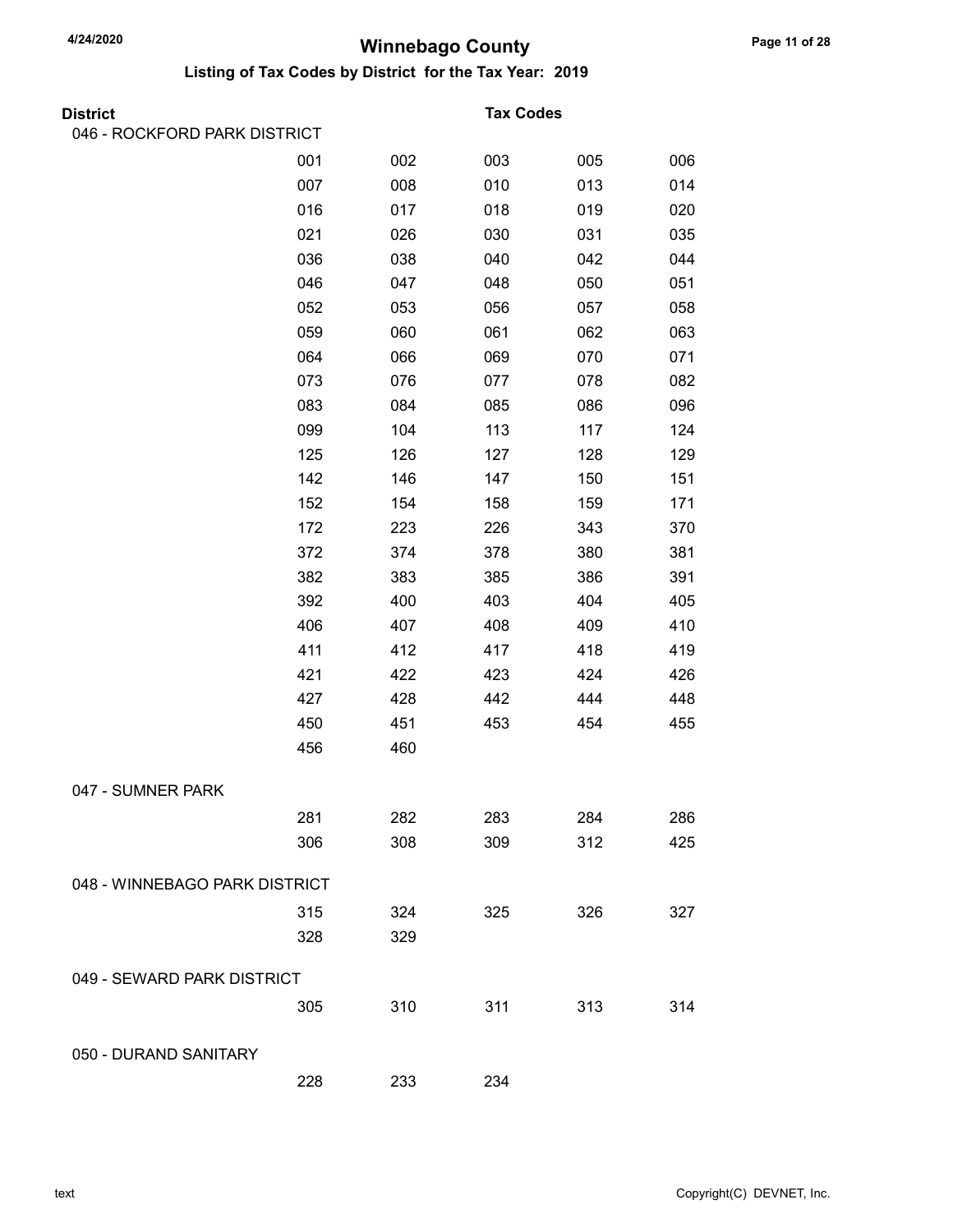| <b>District</b>             |     |     | <b>Tax Codes</b> |     |     |
|-----------------------------|-----|-----|------------------|-----|-----|
| 051 - ROCK RIVER WATER REC  |     |     |                  |     |     |
|                             | 001 | 002 | 006              | 008 | 010 |
|                             | 013 | 014 | 016              | 017 | 018 |
|                             | 021 | 026 | 030              | 038 | 042 |
|                             | 045 | 047 | 048              | 049 | 050 |
|                             | 053 | 056 | 057              | 059 | 061 |
|                             | 062 | 066 | 068              | 069 | 070 |
|                             | 077 | 078 | 082              | 083 | 085 |
|                             | 086 | 104 | 109              | 110 | 111 |
|                             | 112 | 113 | 117              | 118 | 119 |
|                             | 123 | 124 | 126              | 127 | 133 |
|                             | 143 | 144 | 146              | 147 | 148 |
|                             | 151 | 152 | 153              | 158 | 160 |
|                             | 170 | 171 | 172              | 187 | 188 |
|                             | 189 | 194 | 196              | 199 | 200 |
|                             | 206 | 207 | 208              | 209 | 223 |
|                             | 226 | 328 | 329              | 343 | 361 |
|                             | 365 | 369 | 372              | 373 | 378 |
|                             | 381 | 385 | 391              | 392 | 400 |
|                             | 403 | 404 | 405              | 406 | 407 |
|                             | 408 | 409 | 410              | 412 | 414 |
|                             | 416 | 417 | 418              | 419 | 421 |
|                             | 422 | 423 | 424              | 426 | 428 |
|                             | 430 | 431 | 433              | 434 | 435 |
|                             | 442 | 444 | 448              | 450 | 451 |
|                             | 455 | 456 | 460              |     |     |
| 052 - PRESTON & CENTRAL TIF |     |     |                  |     |     |
|                             | 126 |     |                  |     |     |
|                             |     |     |                  |     |     |
| 053 - SEWARD SANITARY       |     |     |                  |     |     |
|                             | 314 |     |                  |     |     |
| 054 - CHERRY VALLEY LIBRARY |     |     |                  |     |     |
|                             | 003 | 017 | 072              | 095 | 096 |
|                             | 110 | 113 | 114              | 119 | 120 |
|                             | 122 | 124 | 125              | 129 | 366 |
|                             | 367 | 370 | 372              | 374 | 378 |
|                             | 386 | 393 | 394              | 396 | 438 |
|                             | 439 | 440 | 441              | 452 |     |
|                             |     |     |                  |     |     |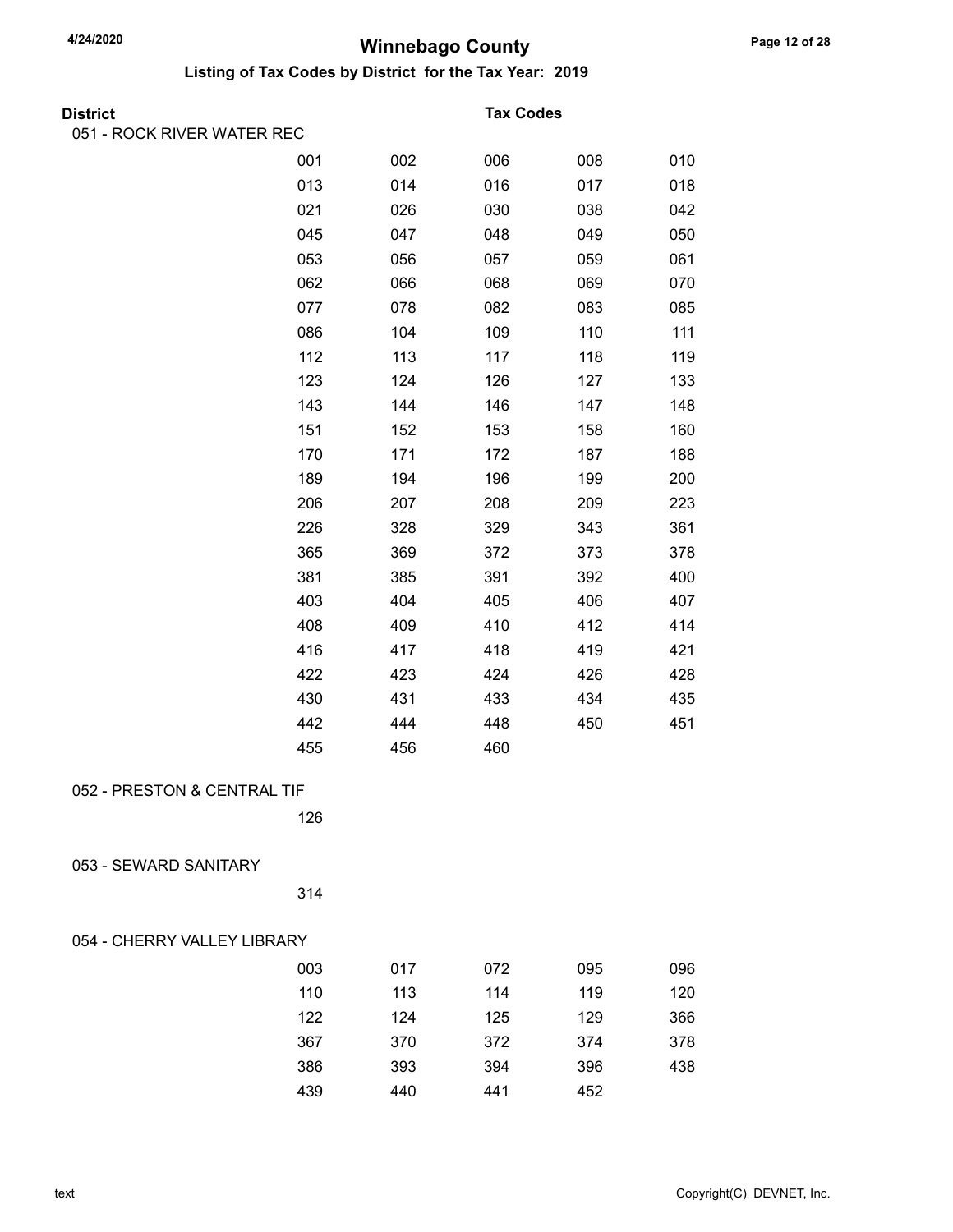| <b>District</b>              |     |     | <b>Tax Codes</b> |     |     |
|------------------------------|-----|-----|------------------|-----|-----|
| 055 - NORTH SUBURBAN LIBRARY |     |     |                  |     |     |
|                              | 002 | 006 | 007              | 008 | 010 |
|                              | 012 | 020 | 026              | 035 | 040 |
|                              | 042 | 044 | 045              | 049 | 061 |
|                              | 068 | 070 | 076              | 108 | 109 |
|                              | 118 | 130 | 133              | 134 | 135 |
|                              | 136 | 137 | 139              | 141 | 142 |
|                              | 143 | 144 | 145              | 147 | 149 |
|                              | 151 | 152 | 153              | 158 | 159 |
|                              | 160 | 163 | 164              | 169 | 176 |
|                              | 178 | 179 | 180              | 181 | 184 |
|                              | 185 | 187 | 188              | 189 | 192 |
|                              | 194 | 198 | 199              | 200 | 208 |
|                              | 209 | 358 | 359              | 365 | 368 |
|                              | 369 | 409 | 413              | 414 | 416 |
|                              | 426 | 427 | 428              | 429 | 430 |
|                              | 431 | 432 | 433              | 434 | 435 |
|                              | 442 | 443 | 444              | 447 | 448 |
|                              | 454 | 456 |                  |     |     |
| 056 - PECATONICA LIBRARY     |     |     |                  |     |     |
|                              | 231 | 232 | 265              | 266 | 267 |
|                              | 268 | 281 | 282              | 283 | 284 |
|                              | 286 | 305 | 309              | 312 | 425 |
| 057 - TALCOTT FREE LIBRARY   |     |     |                  |     |     |
|                              | 191 | 193 | 197              | 202 | 203 |
|                              | 204 | 205 | 206              | 401 | 402 |
|                              | 420 |     |                  |     |     |
| 058 - WINNEBAGO LIBRARY      |     |     |                  |     |     |
|                              | 052 | 063 | 069              | 071 | 073 |
|                              | 162 | 248 | 254              | 260 | 263 |
|                              | 306 | 308 | 310              | 311 | 313 |
|                              | 314 | 324 | 325              | 326 | 328 |
|                              | 329 | 363 |                  |     |     |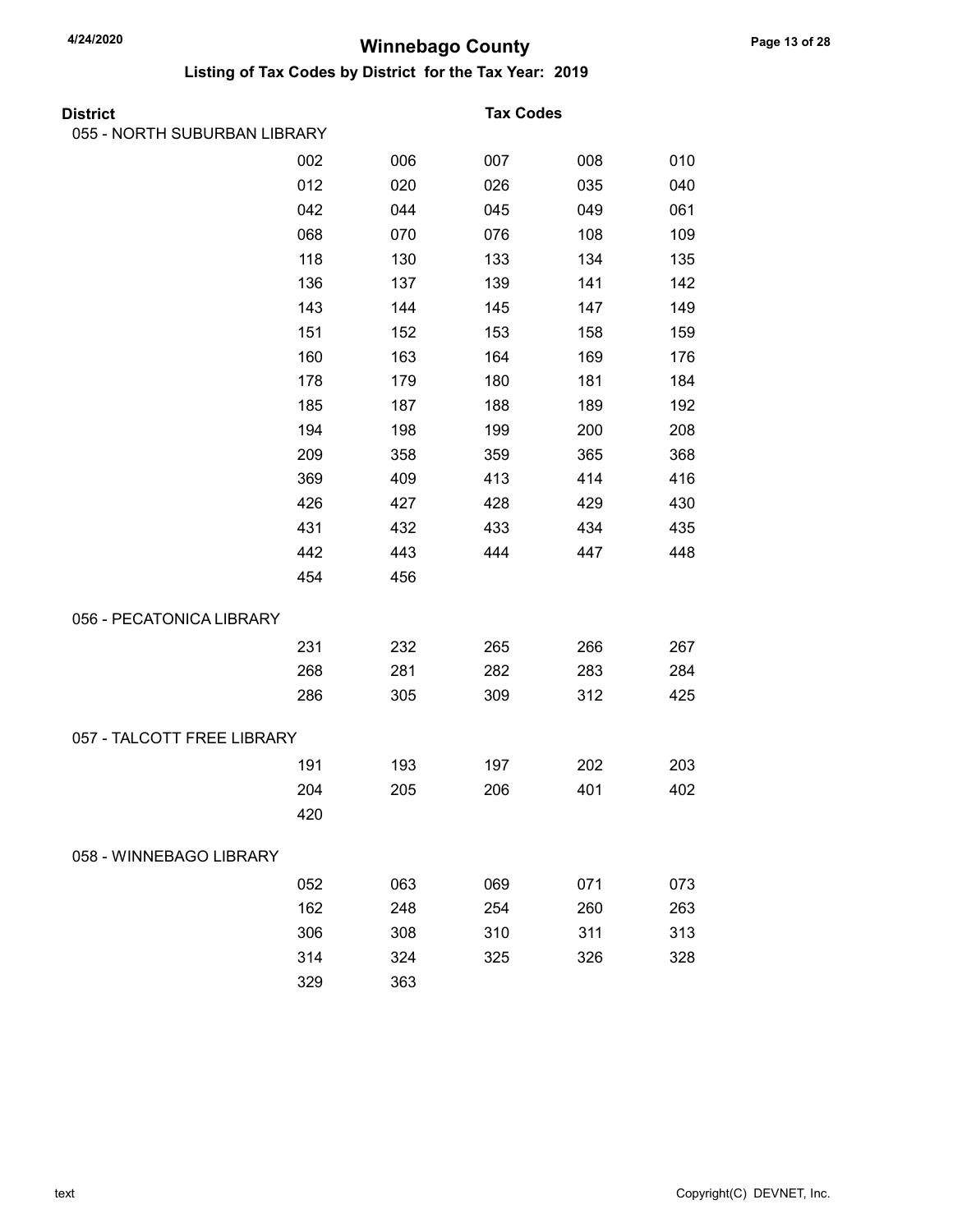| District                    |     |     | <b>Tax Codes</b> |     |     |
|-----------------------------|-----|-----|------------------|-----|-----|
| 059 - ROCKFORD CITY LIBRARY |     |     |                  |     |     |
|                             | 001 | 014 | 021              | 036 | 038 |
|                             | 046 | 047 | 048              | 056 | 082 |
|                             | 085 | 086 | 112              | 116 | 117 |
|                             | 123 | 126 | 127              | 131 | 146 |
|                             | 154 | 157 | 172              | 223 | 226 |
|                             | 258 | 259 | 315              | 327 | 361 |
|                             | 381 | 382 | 383              | 391 | 392 |
|                             | 400 | 403 | 404              | 405 | 406 |
|                             | 407 | 408 | 410              | 411 | 412 |
|                             | 417 | 418 | 419              | 421 | 422 |
|                             | 423 | 424 | 450              | 451 | 453 |
|                             | 455 | 460 |                  |     |     |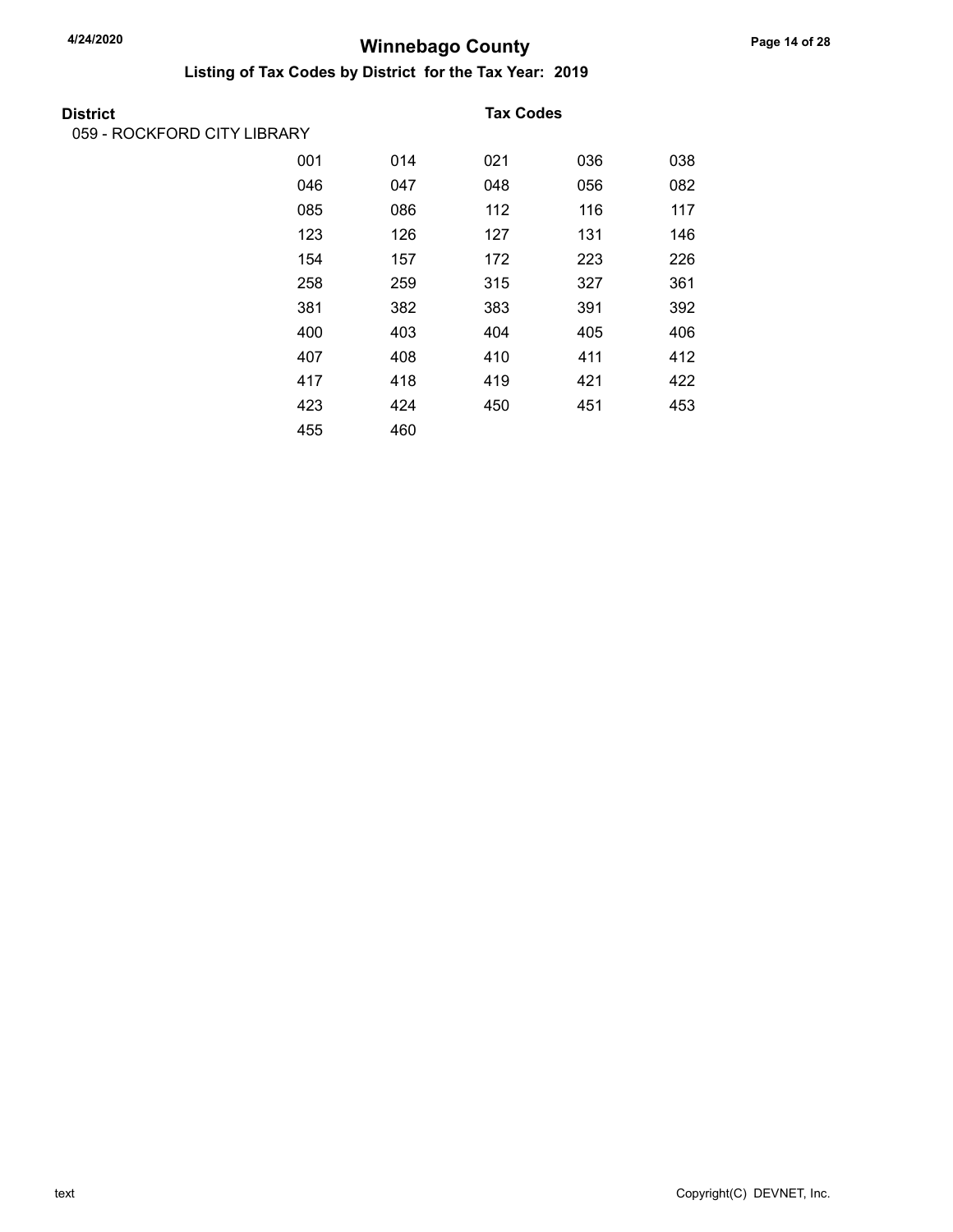Listing of Tax Codes by District for the Tax Year: 2019

|  | <b>District</b> |
|--|-----------------|

060 - GREATER RKFD AIRPORT

### **Tax Codes**

| .   |     |     |     |     |
|-----|-----|-----|-----|-----|
| 001 | 002 | 003 | 005 | 006 |
| 007 | 008 | 010 | 012 | 013 |
| 014 | 016 | 017 | 018 | 019 |
| 020 | 021 | 026 | 030 | 031 |
| 035 | 036 | 038 | 040 | 042 |
| 044 | 045 | 047 | 048 | 049 |
| 050 | 051 | 052 | 053 | 056 |
| 057 | 058 | 059 | 060 | 061 |
| 062 | 063 | 064 | 066 | 069 |
| 070 | 071 | 072 | 073 | 076 |
| 077 | 078 | 082 | 083 | 084 |
| 085 | 090 | 091 | 092 | 093 |
| 095 | 096 | 099 | 104 | 108 |
| 109 | 110 | 111 | 112 | 113 |
| 114 | 115 | 116 | 117 | 118 |
| 119 | 120 | 122 | 123 | 124 |
| 125 | 126 | 127 | 128 | 129 |
| 130 | 131 | 133 | 134 | 135 |
| 136 | 137 | 139 | 140 | 141 |
| 142 | 143 | 144 | 145 | 146 |
| 147 | 149 | 150 | 151 | 152 |
| 153 | 154 | 155 | 156 | 157 |
| 158 | 159 | 160 | 161 | 162 |
| 163 | 164 | 165 | 168 | 169 |
| 170 | 171 | 194 | 200 | 208 |
| 223 | 226 | 343 | 351 | 358 |
| 359 | 361 | 365 | 368 | 369 |
| 370 | 372 | 373 | 374 | 378 |
| 379 | 380 | 381 | 382 | 383 |
| 385 | 386 | 391 | 392 | 393 |
| 394 | 397 | 400 | 403 | 404 |
| 405 | 406 | 407 | 408 | 409 |
| 410 | 411 | 412 | 413 | 414 |
| 416 | 417 | 418 | 419 | 421 |
| 422 | 423 | 424 | 426 | 427 |
| 428 | 429 | 430 | 431 | 432 |
| 433 | 434 | 435 | 438 | 439 |
| 440 | 441 | 442 | 443 | 444 |
| 448 | 450 | 451 | 452 | 453 |
| 454 | 455 | 456 | 460 |     |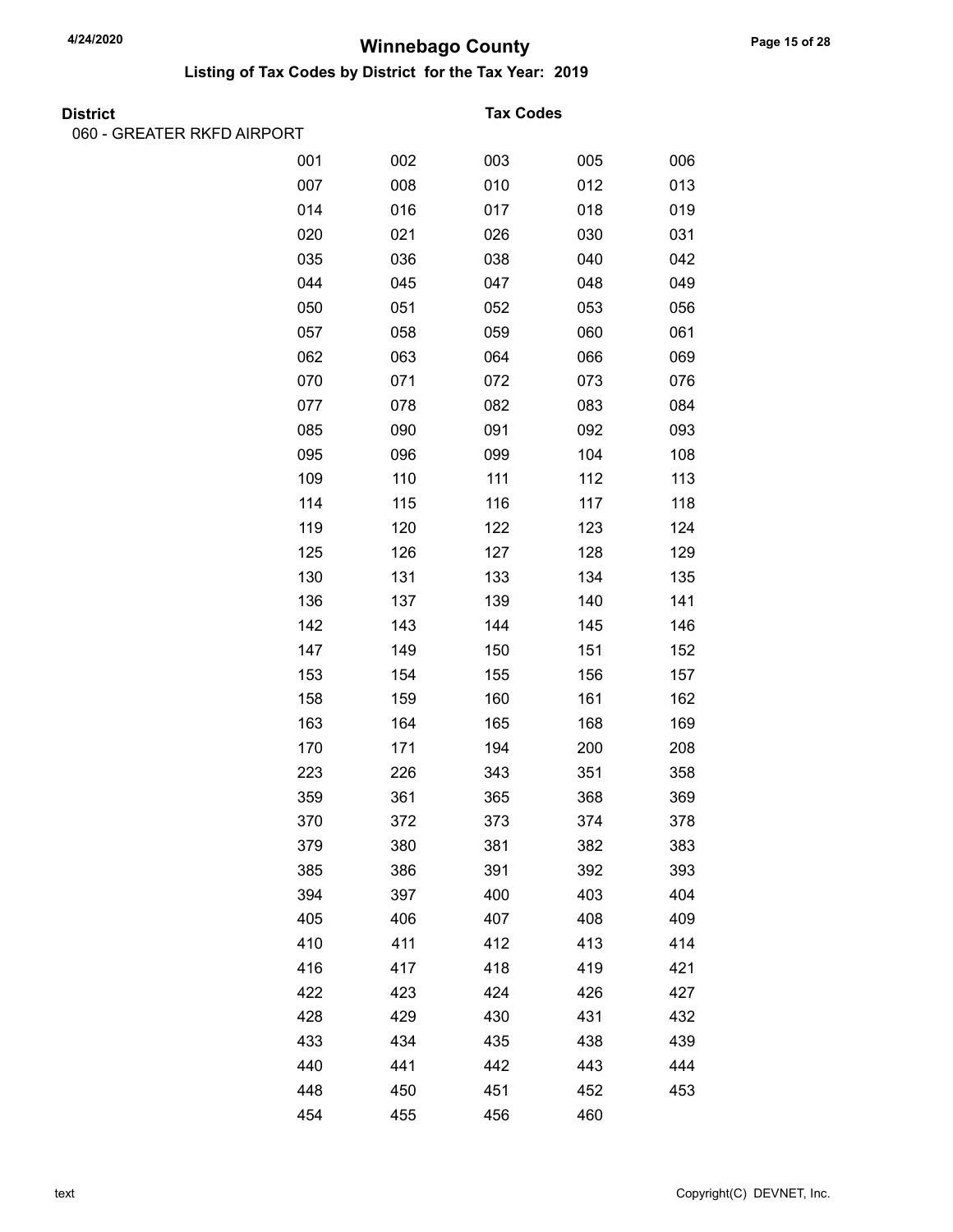| 4/24/2020                          |     | <b>Winnebago County</b> |                                                         |     |     |
|------------------------------------|-----|-------------------------|---------------------------------------------------------|-----|-----|
|                                    |     |                         | Listing of Tax Codes by District for the Tax Year: 2019 |     |     |
| <b>District</b>                    |     |                         | <b>Tax Codes</b>                                        |     |     |
| 061 - SOUTH BELOIT CITY LIBRARY    |     |                         |                                                         |     |     |
|                                    | 175 | 177                     | 190                                                     | 201 | 290 |
|                                    | 347 | 348                     | 457                                                     | 458 | 459 |
| 062 - RKFD - WINN DRAINAGE         |     |                         |                                                         |     |     |
|                                    | 060 | 062                     | 073                                                     | 254 | 315 |
|                                    | 324 |                         |                                                         |     |     |
| 063 - WESTSIDE TIF #2              |     |                         |                                                         |     |     |
|                                    | 082 |                         |                                                         |     |     |
| 064 - LINCOLN-ACRES STREET LIGHT   |     |                         |                                                         |     |     |
|                                    | 083 |                         |                                                         |     |     |
|                                    |     |                         |                                                         |     |     |
| 065 - WASHINGTON PARK STREET LIGHT |     |                         |                                                         |     |     |
|                                    | 059 |                         |                                                         |     |     |
| 066 - EAST STATE & ALPINE TIF      |     |                         |                                                         |     |     |
|                                    | 117 |                         |                                                         |     |     |
|                                    |     |                         |                                                         |     |     |
| 067 - WEST STATE & CENTRAL TIF     |     |                         |                                                         |     |     |
|                                    | 085 |                         |                                                         |     |     |
| 068 - WEST STATE & KILBURN TIF     |     |                         |                                                         |     |     |
|                                    | 226 |                         |                                                         |     |     |
|                                    |     |                         |                                                         |     |     |
| 070 - HARLEM SCHOOL DIST 122       |     |                         |                                                         |     |     |
|                                    | 002 | 006                     | 007                                                     | 010 | 019 |
|                                    | 021 | 035                     | 049                                                     | 118 | 133 |
|                                    | 134 | 137                     | 139                                                     | 141 | 142 |
|                                    | 143 | 144                     | 147                                                     | 149 | 151 |
|                                    | 152 | 153                     | 158                                                     | 160 | 163 |
|                                    | 164 | 409                     | 413                                                     | 414 | 416 |
|                                    | 433 | 434                     | 435                                                     | 442 | 456 |
| 071 - KINNIKINNICK SD #131         |     |                         |                                                         |     |     |
|                                    | 136 | 181                     | 185                                                     | 187 | 189 |
|                                    | 198 | 199                     | 203                                                     | 204 | 205 |
|                                    | 206 | 447                     |                                                         |     |     |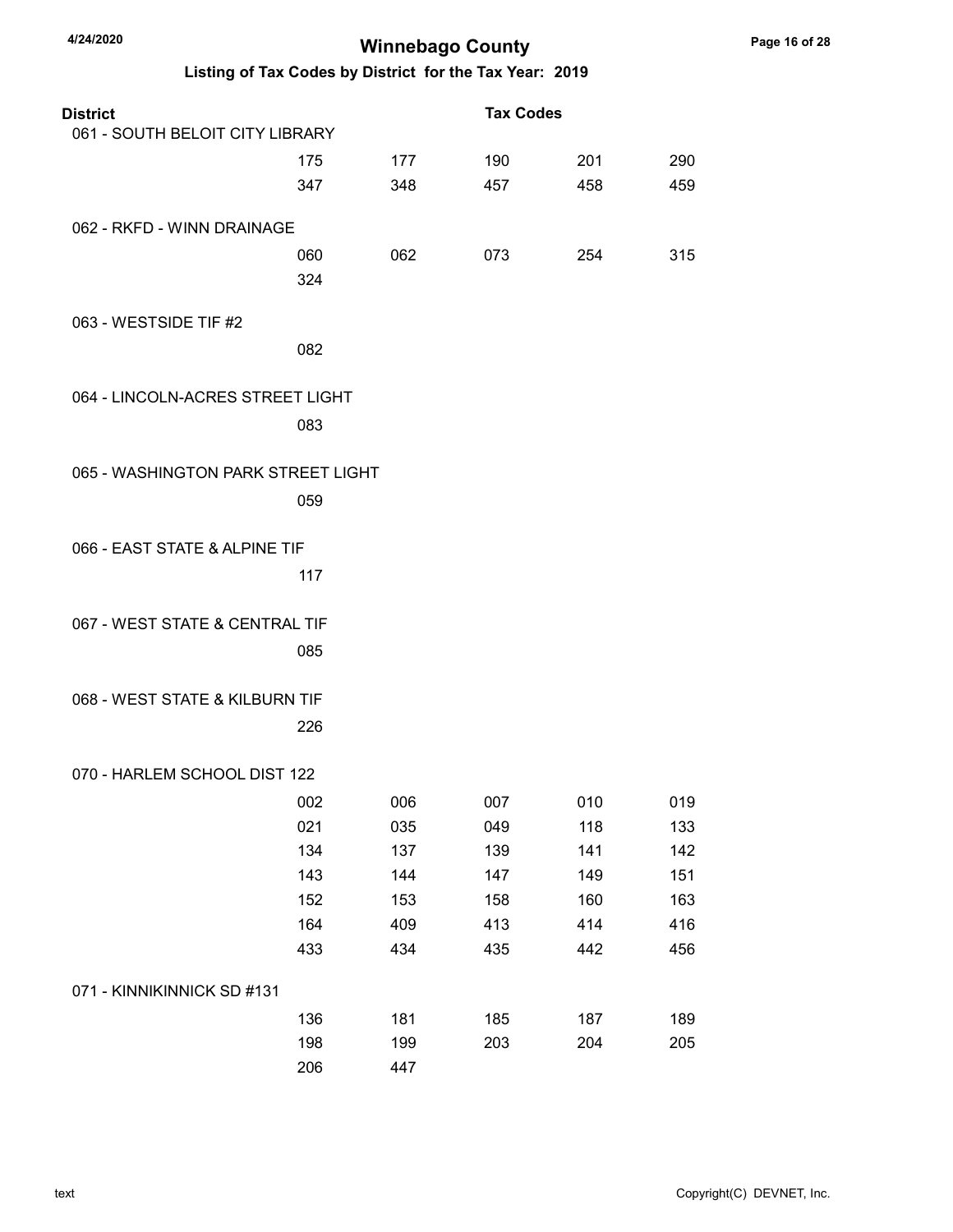### Listing of Tax Codes by District for the Tax Year: 2019

| District<br>072 - PRAIRIE HILL SCHOOL DIST 133 |            |     | <b>Tax Codes</b> |     |     |
|------------------------------------------------|------------|-----|------------------|-----|-----|
|                                                | 068<br>192 | 175 | 176              | 180 | 188 |
| 073 - SHIRLAND SCHOOL DIST 134                 |            |     |                  |     |     |
|                                                | 193        | 210 | 211              | 212 | 213 |
|                                                | 214        |     |                  |     |     |
| 074 - ROCKTON SCHOOL DIST 140                  |            |     |                  |     |     |
|                                                | 161        | 165 | 168              | 182 | 183 |
|                                                | 196        | 197 | 200              | 201 | 202 |
|                                                | 207        | 209 | 247              | 362 | 364 |
|                                                | 401        | 402 | 420              |     |     |
|                                                |            |     |                  |     |     |

075 - NORTH BOONE SD #200

184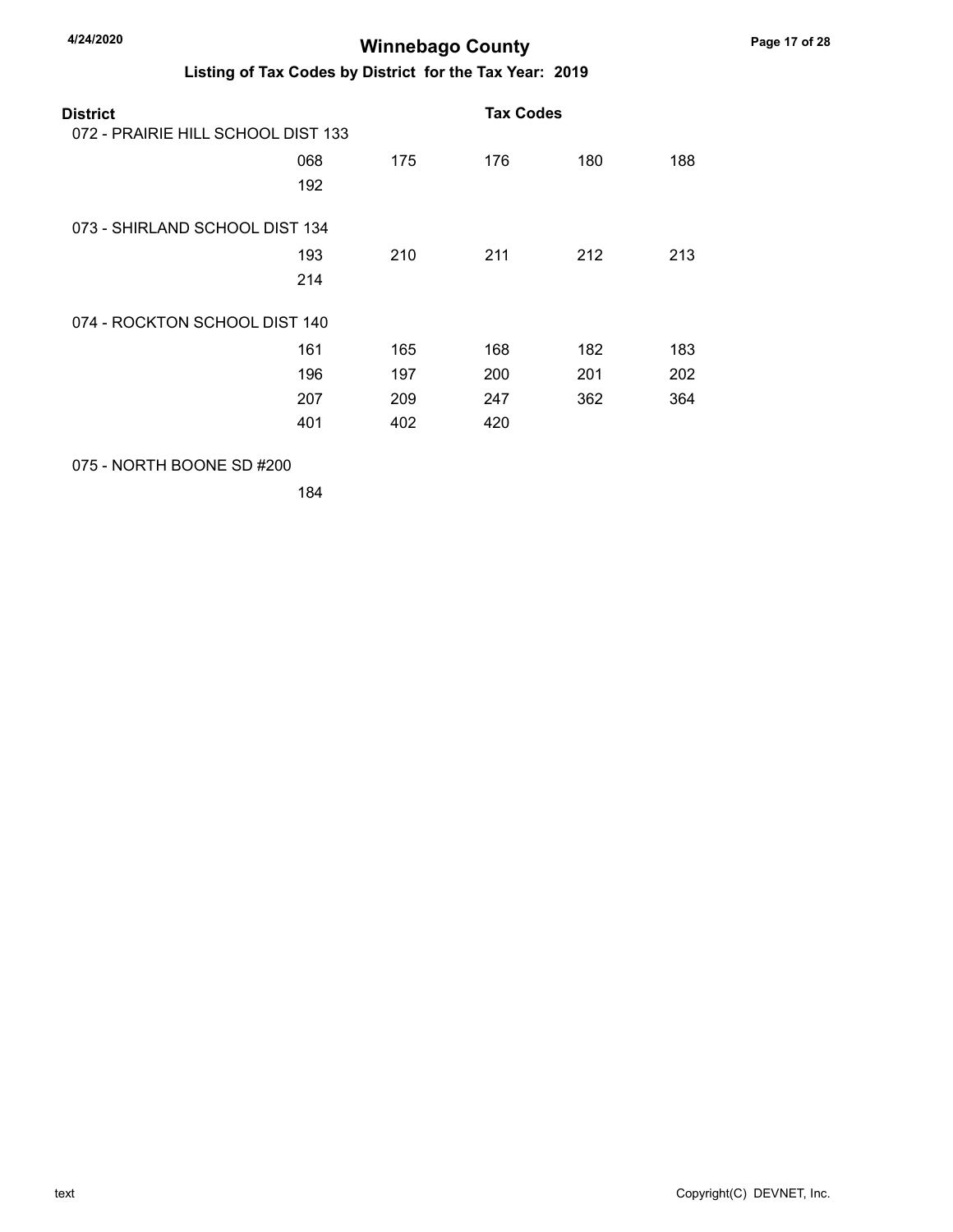Listing of Tax Codes by District for the Tax Year: 2019

076 - ROCKFORD SCHOOL DIST 205

#### District Tax Codes

| 001 | 003 | 005 | 008 | 012 |
|-----|-----|-----|-----|-----|
| 013 | 014 | 016 | 017 | 018 |
| 020 | 026 | 030 | 031 | 036 |
| 038 | 040 | 042 | 044 | 045 |
| 046 | 047 | 048 | 050 | 051 |
| 053 | 056 | 057 | 058 | 059 |
| 060 | 061 | 062 | 064 | 066 |
| 070 | 072 | 076 | 077 | 078 |
| 082 | 083 | 084 | 085 | 086 |
| 090 | 092 | 095 | 096 | 099 |
| 104 | 108 | 109 | 110 | 111 |
| 112 | 113 | 114 | 115 | 116 |
| 117 | 119 | 120 | 123 | 124 |
| 125 | 126 | 127 | 128 | 129 |
| 130 | 131 | 135 | 140 | 145 |
| 146 | 148 | 150 | 154 | 155 |
| 156 | 157 | 159 | 167 | 169 |
| 170 | 171 | 172 | 194 | 208 |
| 223 | 226 | 343 | 358 | 359 |
| 360 | 361 | 365 | 366 | 368 |
| 369 | 370 | 372 | 373 | 374 |
| 378 | 379 | 380 | 383 | 385 |
| 386 | 391 | 392 | 393 | 394 |
| 396 | 397 | 400 | 403 | 404 |
| 405 | 406 | 407 | 408 | 410 |
| 411 | 412 | 417 | 418 | 419 |
| 421 | 422 | 423 | 424 | 426 |
| 427 | 428 | 429 | 430 | 431 |
| 432 | 438 | 439 | 440 | 441 |
| 443 | 444 | 448 | 450 | 451 |
| 452 | 454 | 455 | 460 |     |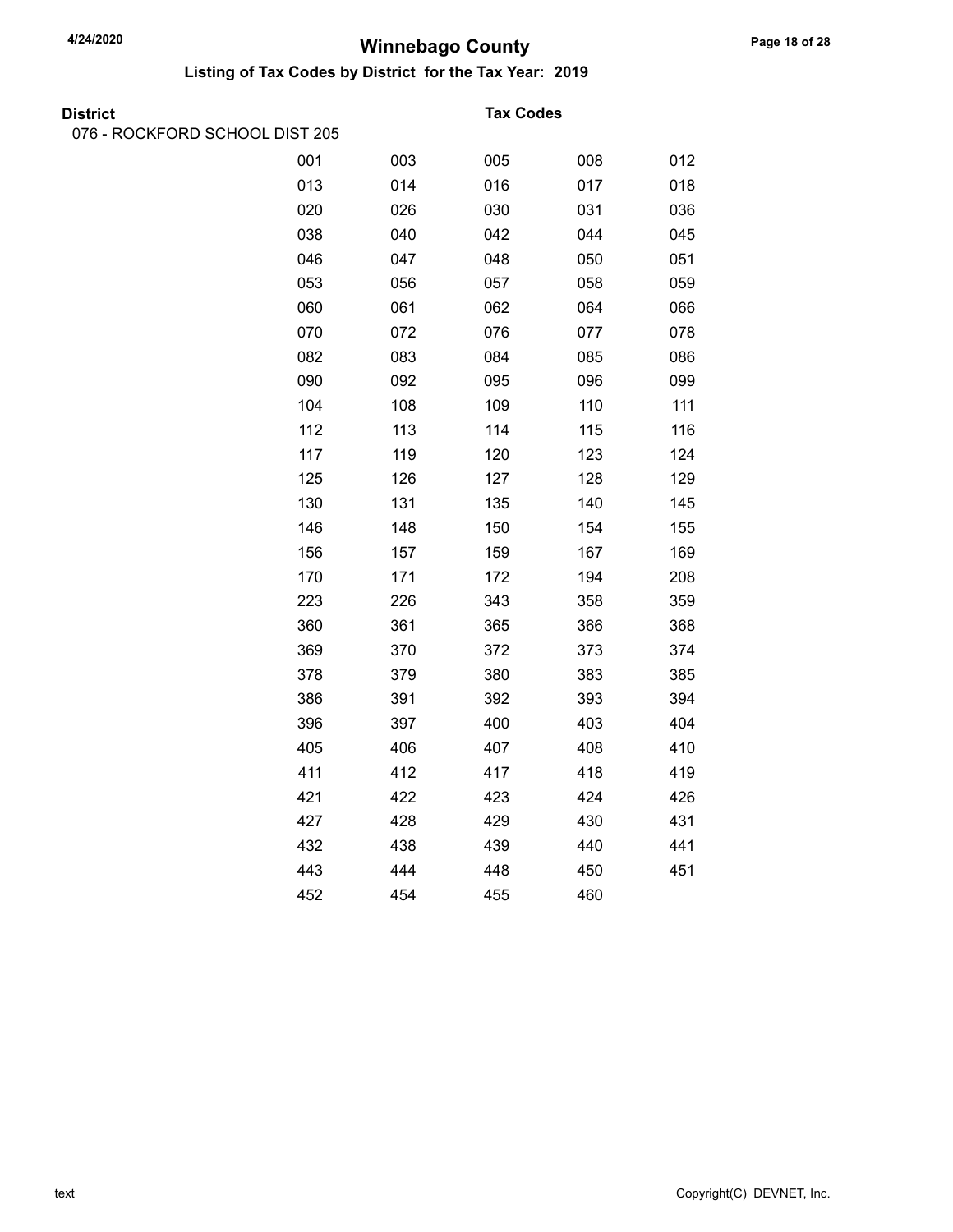| <b>District</b>                |     |     | <b>Tax Codes</b> |     |     |
|--------------------------------|-----|-----|------------------|-----|-----|
| 077 - HONONEGAH HIGH SD #207   |     |     |                  |     |     |
|                                | 068 | 136 | 161              | 165 | 168 |
|                                | 175 | 176 | 180              | 181 | 182 |
|                                | 183 | 185 | 187              | 188 | 189 |
|                                | 192 | 193 | 196              | 197 | 198 |
|                                | 199 | 200 | 201              | 202 | 203 |
|                                | 204 | 205 | 206              | 207 | 209 |
|                                | 210 | 211 | 212              | 213 | 214 |
|                                | 247 | 362 | 364              | 401 | 402 |
|                                | 420 | 447 |                  |     |     |
| 078 - MERIDIAN SCHOOL DIST 223 |     |     |                  |     |     |
|                                | 091 | 093 | 351              | 453 |     |
| 079 - SOUTH BELOIT SD #320     |     |     |                  |     |     |
|                                | 177 | 178 | 179              | 190 | 191 |
|                                | 290 | 347 | 348              | 457 | 458 |
|                                | 459 |     |                  |     |     |
| 080 - PECATONICA UNIT SD #321  |     |     |                  |     |     |
|                                | 232 | 259 | 266              | 268 | 281 |
|                                | 284 | 286 | 305              | 309 | 425 |
| 081 - DURAND UNIT SD #322      |     |     |                  |     |     |
|                                | 220 | 228 | 229              | 230 | 231 |
|                                | 233 | 234 | 246              |     |     |
| 082 - WINNEBAGO UNIT SD #323   |     |     |                  |     |     |
|                                | 052 | 063 | 069              | 071 | 073 |
|                                | 162 | 248 | 254              | 258 | 260 |
|                                | 262 | 263 | 265              | 267 | 282 |
|                                | 283 | 306 | 308              | 310 | 311 |
|                                | 312 | 313 | 314              | 315 | 324 |
|                                | 325 | 326 | 327              | 328 | 329 |
|                                | 363 | 381 | 382              |     |     |
| 083 - HIAWATHA SCHOOL DIST 426 |     |     |                  |     |     |
|                                | 122 | 367 |                  |     |     |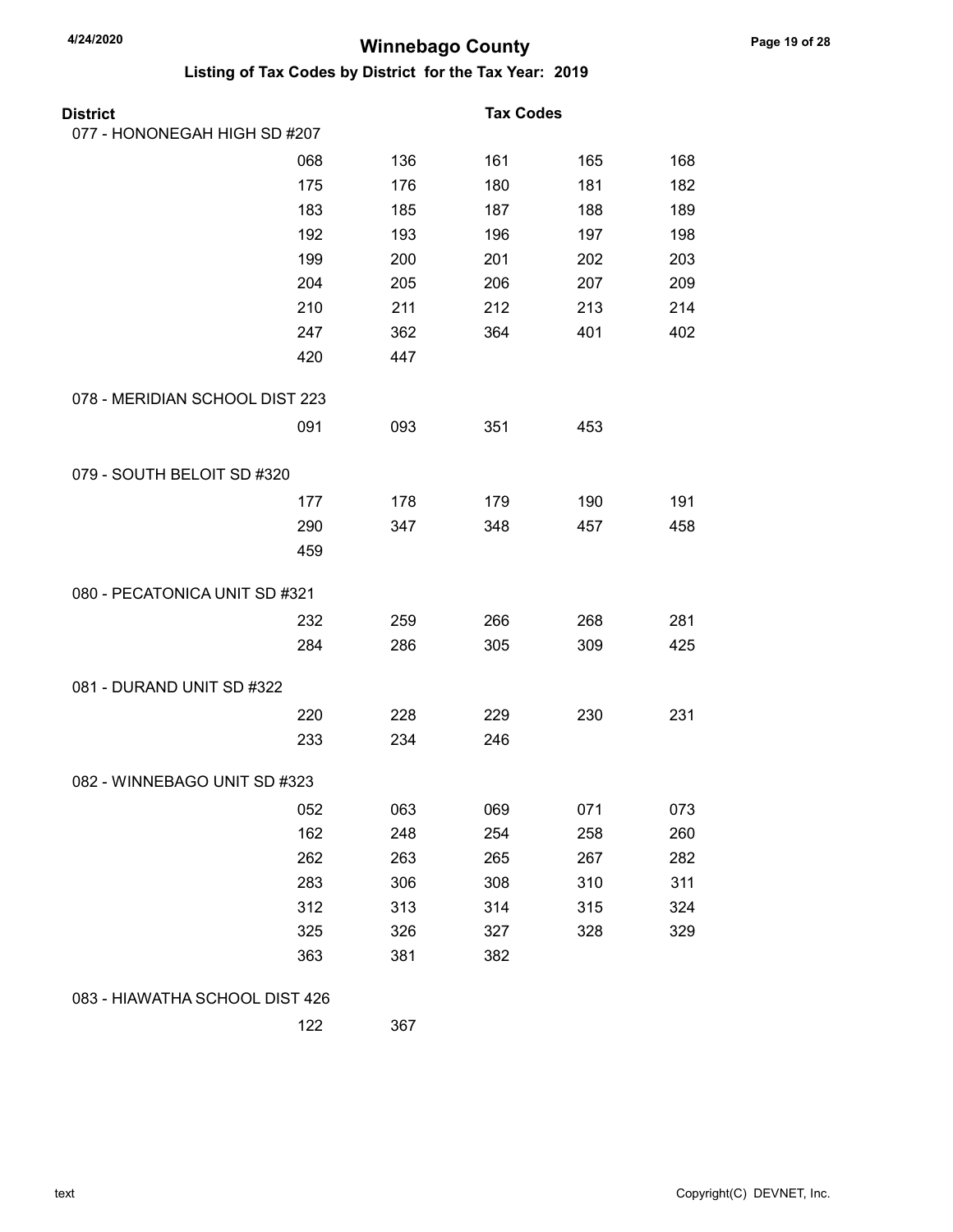| <b>District</b>             |     |     | <b>Tax Codes</b> |     |     |
|-----------------------------|-----|-----|------------------|-----|-----|
| 084 - COMMUNITY COLLEGE 511 |     |     |                  |     |     |
|                             | 001 | 002 | 003              | 005 | 006 |
|                             | 007 | 008 | 010              | 012 | 013 |
|                             | 014 | 016 | 017              | 018 | 019 |
|                             | 020 | 021 | 026              | 030 | 031 |
|                             | 035 | 036 | 038              | 040 | 042 |
|                             | 044 | 045 | 046              | 047 | 048 |
|                             | 049 | 050 | 051              | 052 | 053 |
|                             | 056 | 057 | 058              | 059 | 060 |
|                             | 061 | 062 | 063              | 064 | 066 |
|                             | 068 | 069 | 070              | 071 | 072 |
|                             | 073 | 076 | 077              | 078 | 082 |
|                             | 083 | 084 | 085              | 086 | 090 |
|                             | 091 | 092 | 093              | 095 | 096 |
|                             | 099 | 104 | 108              | 109 | 110 |
|                             | 111 | 112 | 113              | 114 | 115 |
|                             | 116 | 117 | 118              | 119 | 120 |
|                             | 123 | 124 | 125              | 126 | 127 |
|                             | 128 | 129 | 130              | 131 | 133 |
|                             | 134 | 135 | 136              | 137 | 139 |
|                             | 140 | 141 | 142              | 143 | 144 |
|                             | 145 | 146 | 147              | 148 | 149 |
|                             | 150 | 151 | 152              | 153 | 154 |
|                             | 155 | 156 | 157              | 158 | 159 |
|                             | 160 | 161 | 162              | 163 | 164 |
|                             | 165 | 167 | 168              | 169 | 170 |
|                             | 171 | 172 | 175              | 176 | 177 |
|                             | 178 | 179 | 180              | 181 | 182 |
|                             | 183 | 184 | 185              | 187 | 188 |
|                             | 189 | 190 | 191              | 192 | 193 |
|                             | 194 | 196 | 197              | 198 | 199 |
|                             | 200 | 201 | 202              | 203 | 204 |
|                             | 205 | 206 | 207              | 208 | 209 |
|                             | 210 | 211 | 212              | 213 | 214 |
|                             | 220 | 223 | 226              | 228 | 229 |
|                             | 230 | 231 | 232              | 233 | 234 |
|                             | 246 | 247 | 248              | 254 | 258 |
|                             | 259 | 260 | 262              | 263 | 265 |
|                             | 266 | 267 | 268              | 281 | 282 |
|                             | 283 | 284 | 286              | 290 | 305 |
|                             | 306 | 308 | 309              | 310 | 311 |
|                             | 312 | 313 | 314              | 315 | 324 |
|                             | 325 | 326 | 327              | 328 | 329 |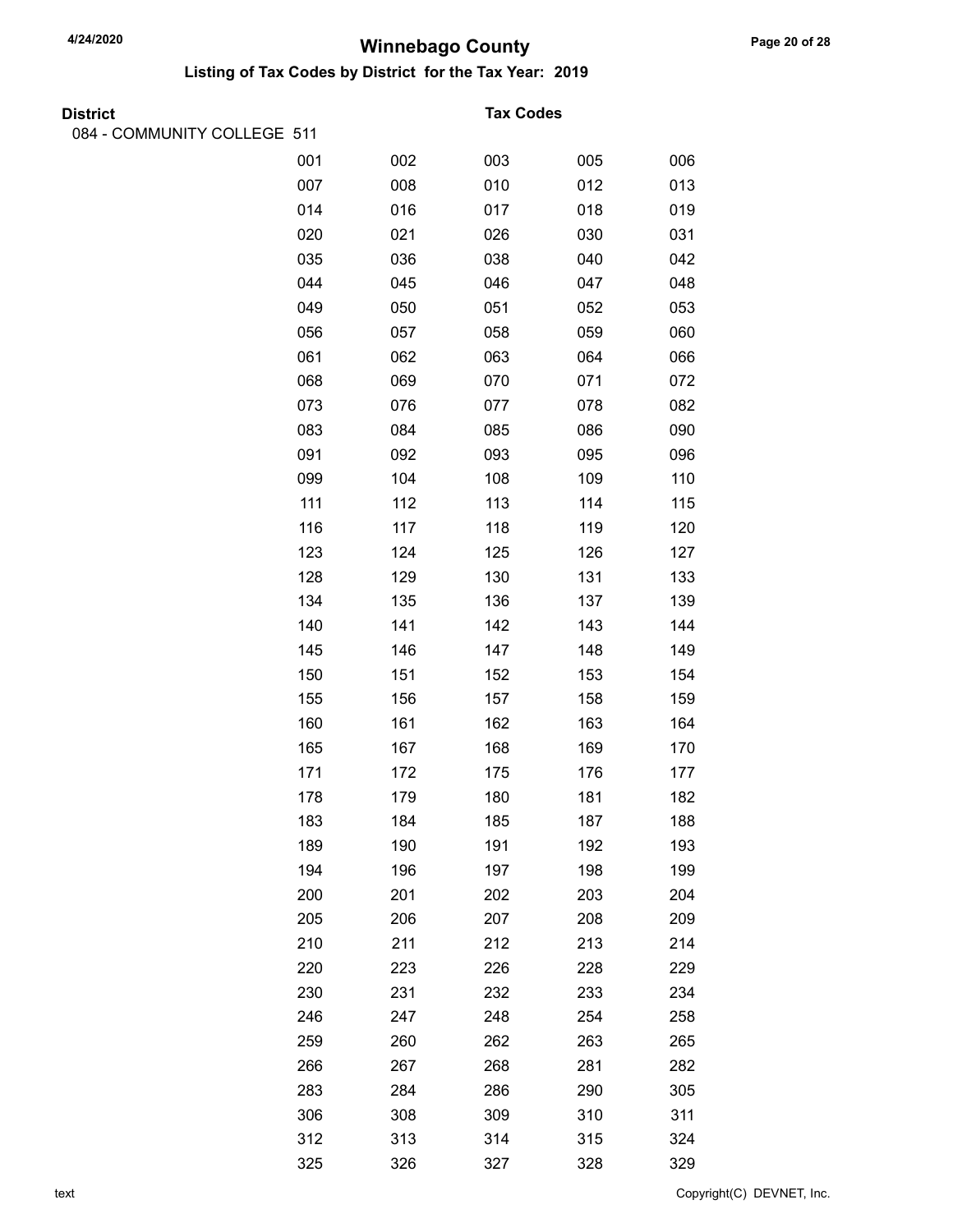Listing of Tax Codes by District for the Tax Year: 2019

| <b>District</b>               |     |     | <b>Tax Codes</b> |     |     |
|-------------------------------|-----|-----|------------------|-----|-----|
|                               | 343 | 347 | 348              | 351 | 358 |
|                               | 359 | 360 | 361              | 362 | 363 |
|                               | 364 | 365 | 366              | 368 | 369 |
|                               | 370 | 372 | 373              | 374 | 378 |
|                               | 379 | 380 | 381              | 382 | 383 |
|                               | 385 | 386 | 391              | 392 | 393 |
|                               | 394 | 396 | 397              | 400 | 401 |
|                               | 402 | 403 | 404              | 405 | 406 |
|                               | 407 | 408 | 409              | 410 | 411 |
|                               | 412 | 413 | 414              | 416 | 417 |
|                               | 418 | 419 | 420              | 421 | 422 |
|                               | 423 | 424 | 425              | 426 | 427 |
|                               | 428 | 429 | 430              | 431 | 432 |
|                               | 433 | 434 | 435              | 438 | 439 |
|                               | 440 | 441 | 442              | 443 | 444 |
|                               | 447 | 448 | 450              | 451 | 452 |
|                               | 453 | 454 | 455              | 456 | 457 |
|                               | 458 | 459 | 460              |     |     |
|                               |     |     |                  |     |     |
| 085 - COMMUNITY COLLEGE 523   |     |     |                  |     |     |
|                               | 122 | 367 |                  |     |     |
|                               |     |     |                  |     |     |
| 088 - NORTH MAIN & AUBURN TIF |     |     |                  |     |     |
|                               | 086 |     |                  |     |     |
|                               |     |     |                  |     |     |
| 089 - JACKSON SCHOOL TIF      |     |     |                  |     |     |
|                               | 223 |     |                  |     |     |
|                               |     |     |                  |     |     |
| 093 - NORTH MAIN TIF          |     |     |                  |     |     |
|                               | 391 |     |                  |     |     |
|                               |     |     |                  |     |     |
| 094 - GLOBAL TRADE TIF #1     |     |     |                  |     |     |
|                               | 392 |     |                  |     |     |
|                               |     |     |                  |     |     |
| 098 - MACHESNEY PARK TIF      |     |     |                  |     |     |
|                               | 118 | 141 |                  |     |     |
|                               |     |     |                  |     |     |
| 101 - BU/HA/SH MULTI TOWNSHIP |     |     |                  |     |     |

213 214 246 247 248 254 258 259 260 262 263 265 266 267 268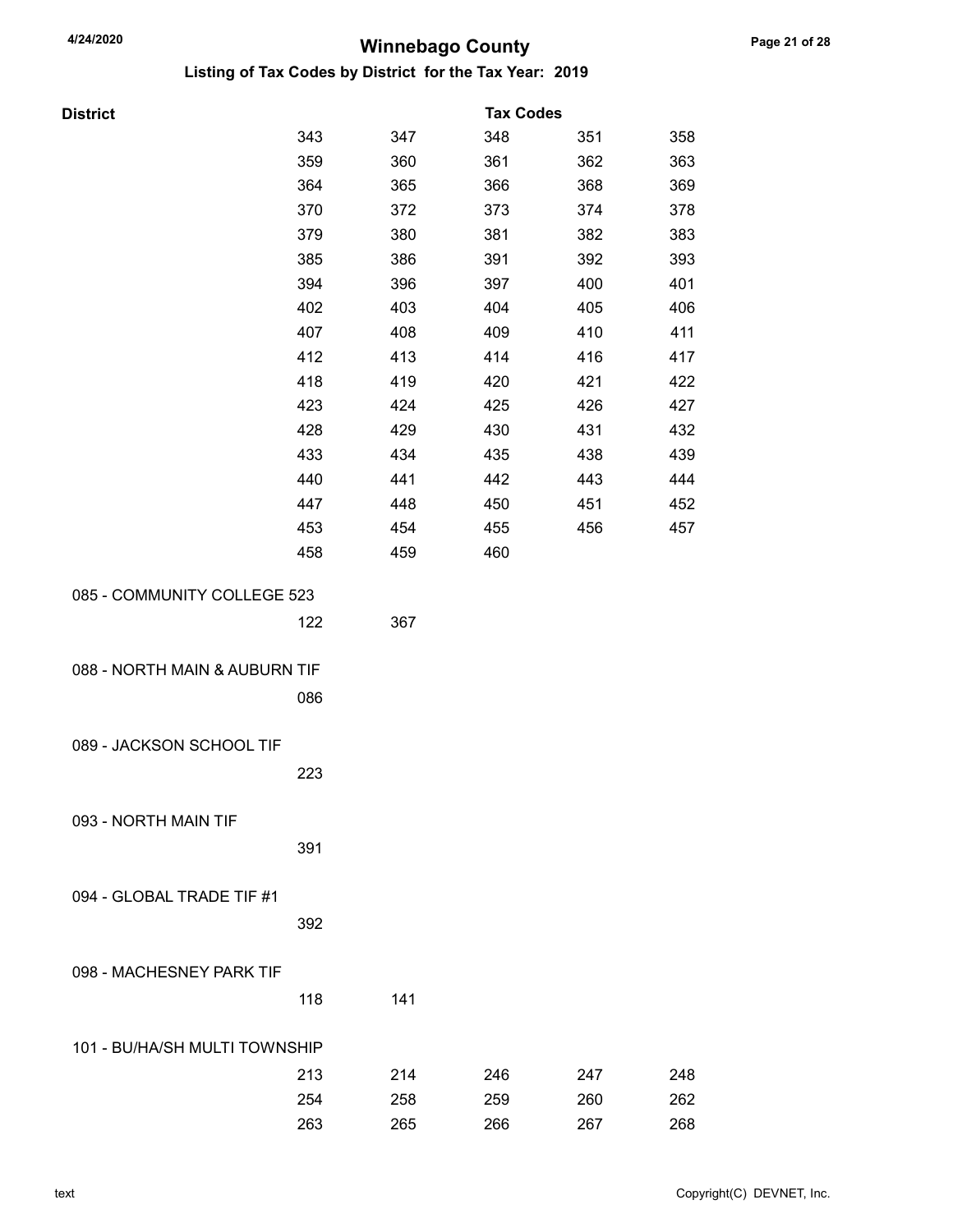| <b>District</b>               |     |     | <b>Tax Codes</b> |     |     |
|-------------------------------|-----|-----|------------------|-----|-----|
| 102 - DU/LA MULTI TOWNSHIP    |     |     |                  |     |     |
|                               | 220 | 228 | 229              | 230 | 231 |
|                               | 232 | 233 | 234              |     |     |
| 104 - SOUTH ROCKFORD TIF      |     |     |                  |     |     |
|                               | 014 |     |                  |     |     |
| 105 - LINCOLNWOOD TIF         |     |     |                  |     |     |
|                               | 047 |     |                  |     |     |
| 106 - DURAND VILLAGE TIF      |     |     |                  |     |     |
|                               | 228 |     |                  |     |     |
| 107 - SPRINGFIELD CORNERS TIF |     |     |                  |     |     |
|                               | 048 |     |                  |     |     |
| 109 - COUNTRY OAKS SSA        |     |     |                  |     |     |
|                               | 056 |     |                  |     |     |
| 110 - BURRITT TWSP ROAD       |     |     |                  |     |     |
|                               | 254 | 258 | 259              | 260 | 262 |
|                               | 263 | 265 | 266              | 267 | 268 |
| 111 - CHERRY VALLEY TWSP ROAD |     |     |                  |     |     |
|                               | 110 | 111 | 112              | 113 | 114 |
|                               | 115 | 116 | 119              | 120 | 122 |
|                               | 124 | 125 | 127              | 128 | 129 |
|                               | 343 | 366 | 367              | 383 | 386 |
|                               | 396 | 440 |                  |     |     |
| 112 - DURAND TWSP ROAD        |     |     |                  |     |     |
|                               | 228 | 229 | 230              | 231 | 232 |
|                               | 233 | 234 |                  |     |     |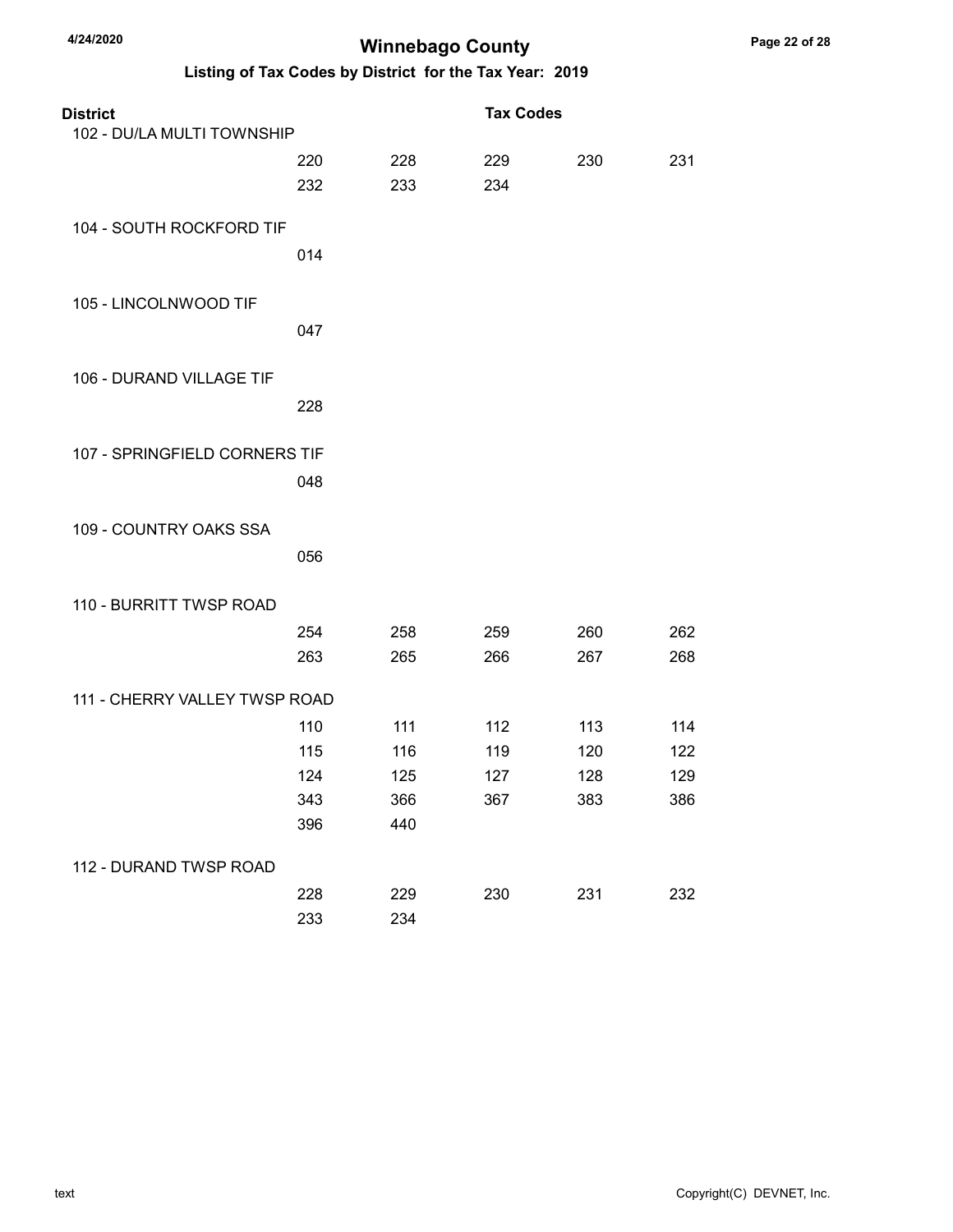| <b>District</b>            |     |     | <b>Tax Codes</b> |     |     |
|----------------------------|-----|-----|------------------|-----|-----|
| 113 - HARLEM TWSP ROAD     |     |     |                  |     |     |
|                            | 006 | 007 | 012              | 019 | 020 |
|                            | 026 | 042 | 045              | 049 | 078 |
|                            | 108 | 109 | 118              | 130 | 133 |
|                            | 134 | 135 | 136              | 137 | 139 |
|                            | 140 | 141 | 142              | 143 | 144 |
|                            | 145 | 147 | 149              | 151 | 152 |
|                            | 153 | 158 | 159              | 160 | 163 |
|                            | 164 | 194 | 208              | 413 | 414 |
|                            | 416 | 427 | 428              | 429 | 430 |
|                            | 431 | 432 | 433              | 434 | 435 |
|                            | 442 | 443 | 444              | 454 |     |
| 114 - HARRISON TWSP ROAD   |     |     |                  |     |     |
|                            | 246 | 247 | 248              |     |     |
| 115 - LAONA TWSP ROAD      |     |     |                  |     |     |
|                            | 212 | 220 |                  |     |     |
| 116 - OWEN TWSP ROAD       |     |     |                  |     |     |
|                            | 046 | 146 | 148              | 150 | 154 |
|                            | 155 | 156 | 157              | 161 | 162 |
|                            | 165 | 167 | 168              | 169 | 170 |
|                            | 171 | 172 | 200              | 358 | 359 |
|                            | 360 | 361 | 362              | 363 | 364 |
|                            | 365 | 368 | 369              |     |     |
| 117 - PECATONICA TWSP ROAD |     |     |                  |     |     |
|                            | 281 | 282 | 283              | 284 | 286 |
|                            | 425 |     |                  |     |     |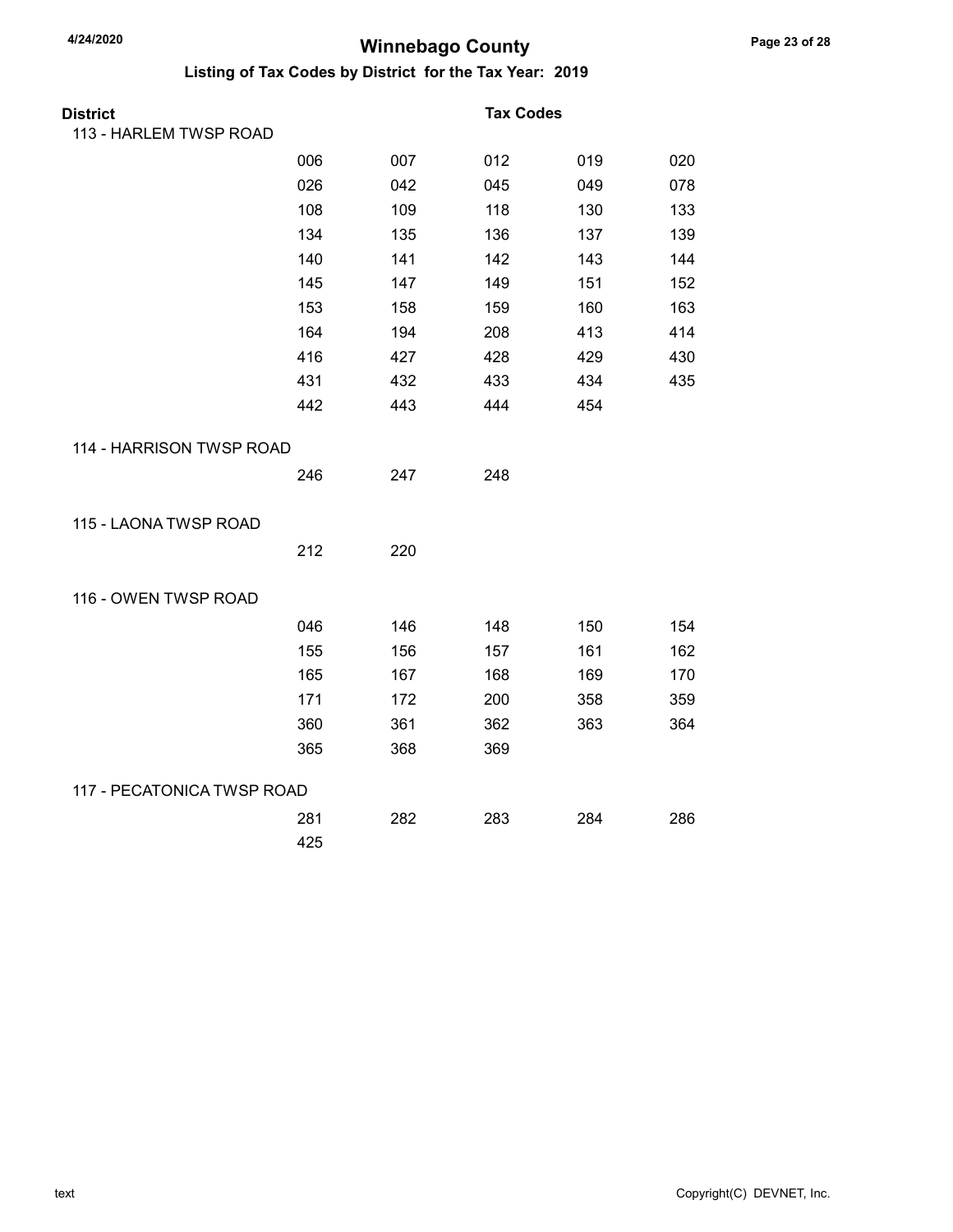| District                 |     |     | <b>Tax Codes</b> |     |     |
|--------------------------|-----|-----|------------------|-----|-----|
| 118 - ROCKFORD TWSP ROAD |     |     |                  |     |     |
|                          | 001 | 002 | 003              | 005 | 008 |
|                          | 010 | 013 | 014              | 016 | 017 |
|                          | 018 | 021 | 030              | 031 | 035 |
|                          | 036 | 038 | 040              | 044 | 047 |
|                          | 048 | 050 | 051              | 052 | 053 |
|                          | 056 | 057 | 058              | 059 | 060 |
|                          | 061 | 062 | 063              | 064 | 066 |
|                          | 069 | 070 | 071              | 072 | 073 |
|                          | 076 | 077 | 082              | 083 | 084 |
|                          | 085 | 086 | 090              | 091 | 092 |
|                          | 093 | 095 | 096              | 099 | 104 |
|                          | 117 | 123 | 126              | 131 | 223 |
|                          | 226 | 351 | 370              | 372 | 373 |
|                          | 374 | 378 | 379              | 380 | 381 |
|                          | 382 | 385 | 391              | 392 | 393 |
|                          | 394 | 397 | 400              | 403 | 404 |
|                          | 405 | 406 | 407              | 408 | 409 |
|                          | 410 | 411 | 412              | 417 | 418 |
|                          | 419 | 421 | 422              | 423 | 424 |
|                          | 426 | 438 | 439              | 441 | 448 |
|                          | 450 | 451 | 452              | 453 | 455 |
|                          | 456 | 460 |                  |     |     |
| 119 - ROCKTON TWSP ROAD  |     |     |                  |     |     |
|                          | 190 | 191 | 193              | 197 | 201 |
|                          | 202 | 203 | 204              | 205 | 206 |
|                          | 290 | 348 | 401              | 402 | 420 |
|                          | 458 | 459 |                  |     |     |
| 120 - ROSCOE TWSP ROAD   |     |     |                  |     |     |
|                          | 068 | 175 | 176              | 177 | 178 |
|                          | 179 | 180 | 181              | 182 | 183 |
|                          | 184 | 185 | 187              | 188 | 189 |
|                          | 192 | 196 | 198              | 199 | 207 |
|                          | 209 | 347 | 447              | 457 |     |
| 121 - SEWARD TWSP ROAD   |     |     |                  |     |     |
|                          | 305 | 306 | 308              | 309 | 310 |
|                          | 311 | 312 | 313              | 314 |     |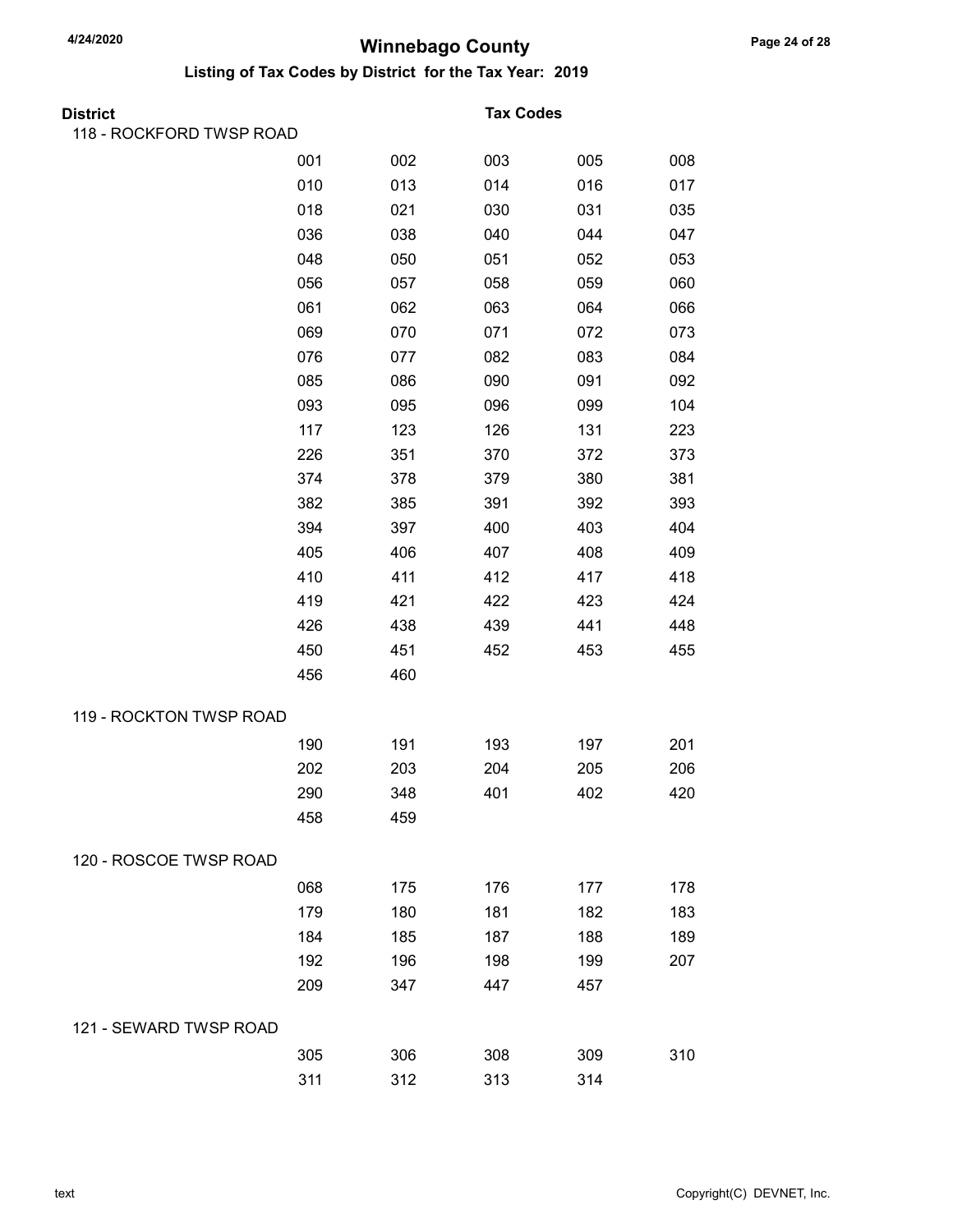| <b>District</b><br>122 - SHIRLAND TWSP ROAD |                   |                   | <b>Tax Codes</b>  |                   |                   |
|---------------------------------------------|-------------------|-------------------|-------------------|-------------------|-------------------|
|                                             | 210               | 211               | 213               | 214               |                   |
| 123 - WINNEBAGO TWSP ROAD                   |                   |                   |                   |                   |                   |
|                                             | 315<br>328        | 324<br>329        | 325               | 326               | 327               |
| 124 - PE/SE MULTI TOWNSHIP                  |                   |                   |                   |                   |                   |
|                                             | 281<br>305<br>311 | 282<br>306<br>312 | 283<br>308<br>313 | 284<br>309<br>314 | 286<br>310<br>425 |
| 125 - WAGON WHEEL TIF                       | 402               |                   |                   |                   |                   |
| 126 - RIVER OAKS TIF                        | 403               |                   |                   |                   |                   |
| 127 - GARRISON SCHOOL TIF                   |                   |                   |                   |                   |                   |
|                                             | 404               |                   |                   |                   |                   |
| 128 - KISHWAUKEE & HARRISON TIF             | 405               |                   |                   |                   |                   |
| 129 - LINCOLNWOOD TIF #2                    | 406               |                   |                   |                   |                   |
| 130 - HOPE VI TIF                           | 407               |                   |                   |                   |                   |
| 132 - NORTH 2ND TIF LOVES PARK              | 409               |                   |                   |                   |                   |
| 133 - GLOBAL TRADE TIF #2                   | 410               | 411               |                   |                   |                   |
| 134 - ASSISTED LIVING/ RIVER HOUSING TIF    | 412               |                   |                   |                   |                   |
| 135 - NORTH 2ND TIF MACHESNEY PARK          |                   |                   |                   |                   |                   |
|                                             | 413               | 414               | 416               |                   |                   |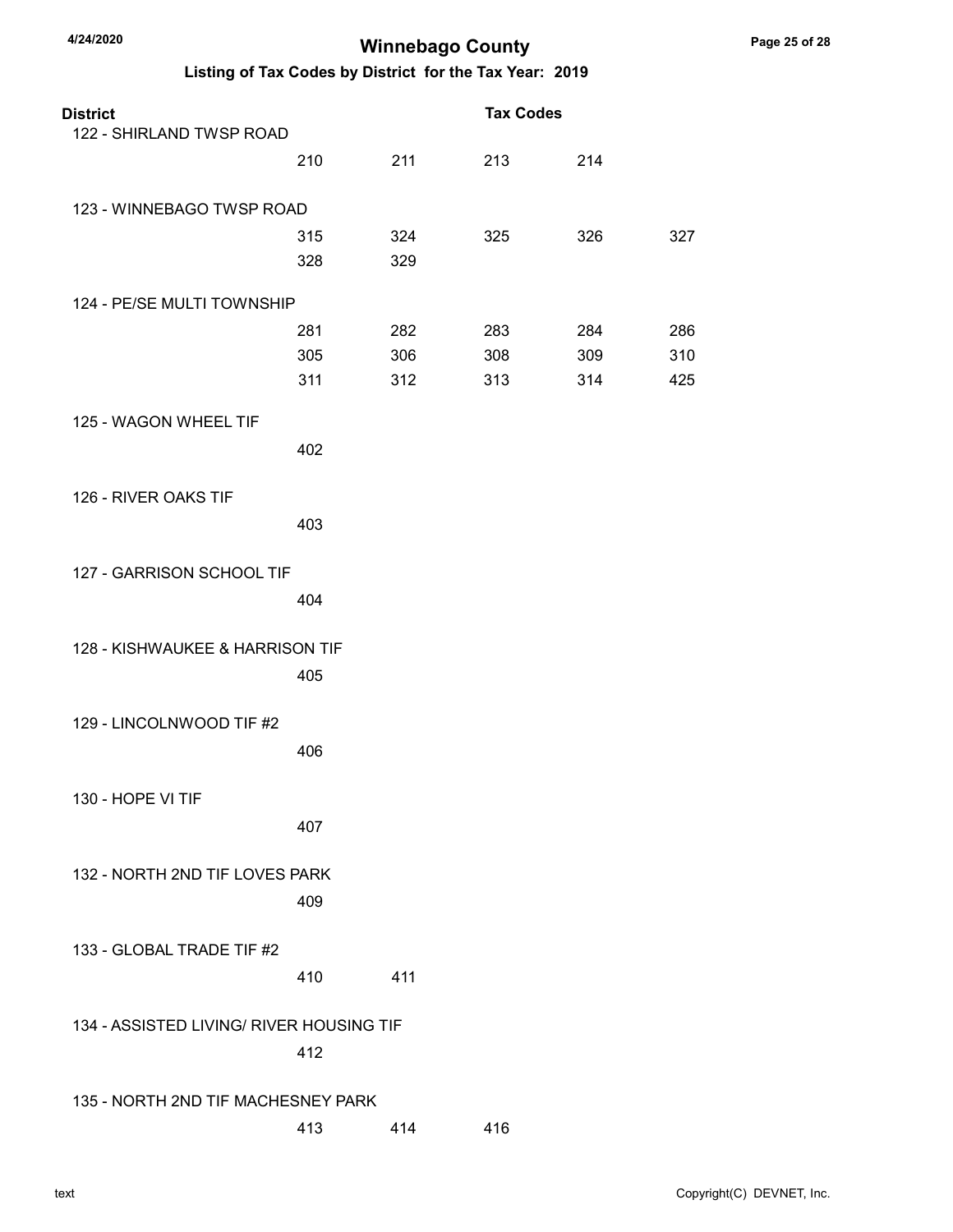| <b>District</b><br>136 - HARVEST HILLS SSA |     |     | <b>Tax Codes</b> |     |
|--------------------------------------------|-----|-----|------------------|-----|
|                                            | 070 | 076 | 077              |     |
| 137 - MAIN & WHITMAN TIF                   | 417 |     |                  |     |
| 138 - MIDTOWN TIF                          | 418 |     |                  |     |
| 139 - KISHWAUKEE & HARRISON TIF #2         | 419 |     |                  |     |
| 140 - FORMER BELOIT CORP TIF               | 420 |     |                  |     |
| 141 - GLOBAL TRADE TIF #3                  | 421 |     |                  |     |
| 142 - RIVER DISTRICT NORTH TIF             | 422 |     |                  |     |
| 143 - BROADWAY TIF                         | 423 |     |                  |     |
| 144 - EAST RIVER TIF                       | 424 |     |                  |     |
| 145 - SUMNER ROAD / GROVE ST TIF           | 425 |     |                  |     |
| 146 - LOVES PARK CORP CENTER TIF           | 426 | 427 | 428              |     |
| 147 - WESTSTONE TIF                        | 429 | 430 | 431              | 432 |
| 148 - NORTH WILLOW CREEK TIF               | 433 |     |                  |     |
| 149 - SOUTH WILLOW CREEK TIF               | 434 | 435 |                  |     |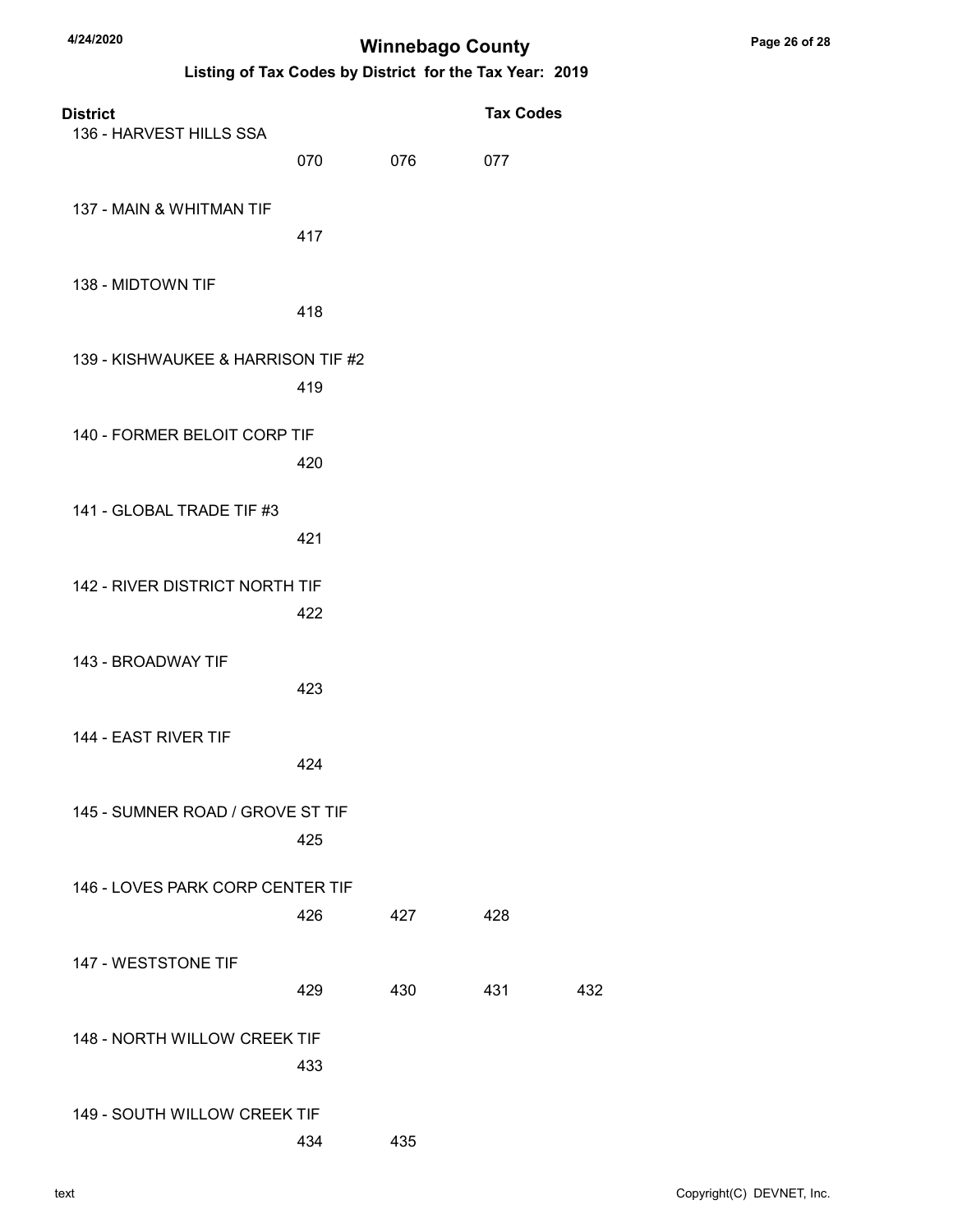Listing of Tax Codes by District for the Tax Year: 2019

| <b>District</b><br>150 - GLOBAL TRADEPARK SOUTH TIF | 453 |     | <b>Tax Codes</b> |     |     |
|-----------------------------------------------------|-----|-----|------------------|-----|-----|
| 151 - I-39 / BAXTER ROAD TIF                        | 438 | 439 | 440              | 441 | 452 |
| 152 - ZENITH CUTTER TIF                             | 442 |     |                  |     |     |
| 153 - SPRING CREEK LAKES TIF                        | 443 | 444 | 448              | 454 |     |
| 154 - FORMER WARNER ELECTRIC TIF                    | 447 |     |                  |     |     |
| 155 - PERRYVILLE ROAD SSA                           |     |     |                  |     |     |
| 156 - OLDE RIVER RIDGE PLAT 6 SSA                   | 358 | 359 |                  |     |     |
| 157 - JEFFERSON / NORTH 3RD ST TIF                  | 450 |     |                  |     |     |
| 158 - I-39 BAXTER ROAD SSA                          |     |     |                  |     |     |
| 159 - MULFORD & EAST STATE STREET TIF               | 451 |     |                  |     |     |
| 160 - SOUTH BELOIT SSA 1                            | 290 | 459 |                  |     |     |
| 161 - SOUTH BELOIT SSA 2                            |     |     |                  |     |     |
| 162 - SOUTH BELOIT SSA 3                            |     |     |                  |     |     |

163 - SOUTH BELOIT SSA 4